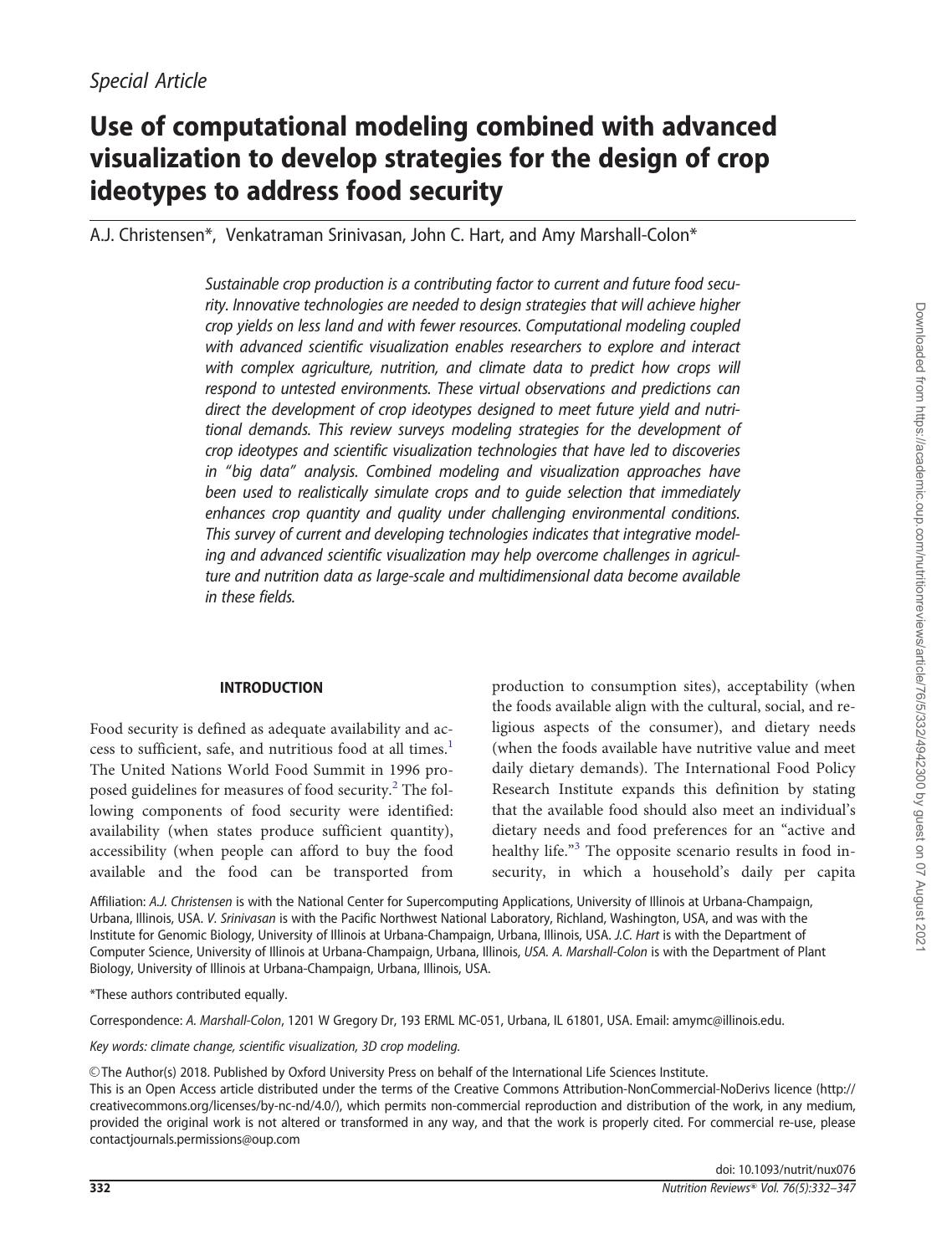consumption is below 2100 calories.<sup>4</sup> The US Department of Agriculture measures food insecurity on the basis of both nutritional adequacy (calorie consumption) and household perspective of their own food security (experiential data). For example, households in sub-Saharan Africa may be food insecure because of undernourishment and limited access to food, while communities in Asian countries may perceive they have enough food yet are actually food insecure because of malnutrition from lack of diverse and nutritious food.<sup>4</sup> Many factors influence food security, including population size, food prices, environmental stressors, and climate change.<sup>3</sup> Ultimately, to overcome food insecurity, collaborative networks that integrate several components must be developed in order to enhance a community's environmental, economic and social well-being.

Crop production is one of the major components of sustainable food systems, but it is highly sensitive to changes in climate. Current climate models predict that increasing temperatures and atmospheric levels of carbon dioxide, changing global and regional precipitation patterns, and increases in the intensity and frequency of extreme weather events will significantly affect crop quantity and quality over the next 100 years.<sup>5</sup> Elevated atmospheric carbon dioxide has been found to increase the biomass and yield of crops that use both  $C_3$  and  $C_4$ photosynthetic pathways, provided water and fertilization are adequate<sup>6</sup>; however, recent studies have shown a decrease in the nutritional quality of grains and legumes. Crop growth under high concentrations of carbon dioxide is linked to decreased concentrations of zinc, iron, and protein in barley, rice, maize, soybean, field peas, potato, and sorghum.<sup>5,7,8</sup> The impact of carbon dioxide levels on seed zinc concentrations is estimated to result in approximately 138 million people at new risk of zinc deficiency by 2050.<sup>9</sup> High atmospheric carbon dioxide concentrations also cause declines in total nitrogen and mineral concentrations in soybean $10,11$ and wheat and an increase in carbohydrate concentrations, $12$  resulting in a potentially negative impact on the nutritional quality of future food supplies.

The nutritional quality of crops under projected temperatures and carbon dioxide levels is likely to shift in the future, yet four key global crops (maize, rice, wheat, and soybeans) are already showing stagnating or collapsing yields.13,14 Maize, wheat, and rice are all expected to show reduced yields in response to the combinatorial effects of climate change in both tropical and temperate regions with poor soil nutrition and limited water resources.<sup>15</sup> This phenomenon is expected to have the largest impact on developing countries, where urban demand for densely nutritious food is rising, creating a need for increased production of staple crops

and requiring increased use of resources.<sup>16–18</sup> Simply put, the existing germplasm will not be able to meet the expected demand for staple crops in 50 years.<sup>14,19,20</sup> The development of future crops that grow under a changing climate will require a strategy beyond traditional breeding, which is based on selection for yield or for defect elimination. $21$  Cultivars for a specific purpose in a specific environment are known as ideotypes. $22,23$ Ideotypes can include plants for which certain properties are enhanced, such as grain quality or nutritional balance, or plants with traits such as the ability to withstand water or nutrient deficiency. The development of ideotypes will be a key component in ensuring future food security under a changing global environment. Several modeling studies have predicted optimum phenotypic characteristics of crops under different environmental conditions.<sup>21,24-26</sup> More recently, efforts to couple technological advances in crop modeling with experimental canopy structural modification using Free Air Concentration Enrichment (FACE) technology under current and future carbon dioxide concentrations have been reported.<sup>27</sup> Unfortunately, ideotype development is slow, requiring precise genetic selection to achieve the desired expression of traits in an untested environment. This presents a considerable challenge to identify and scrutinize technologies that will accelerate the development of ideotypes for specific scenarios.

The goals of this review are to survey computational crop modeling and data visualization strategies and to explore how such strategies can accelerate ideotype breeding and engineering to increase yield and, possibly, nutrition under challenging environmental conditions. This review aims to communicate the potential of multiscale modeling and advanced visualization and reveal the current limitations in the field. At this point in history, technological advances are pushing agriculture and plant science into the realm of big data, and there is a need for strategies to comprehend and efficiently use complex data. As we approach this new frontier, technological approaches that incorporate advanced visualization are needed to facilitate user interaction with large-scale biological, agricultural, and nutritional data. Three-dimensional (3D) and immersive data visualization has the potential to improve researcher understanding of complex data by allowing observations about emergent behavior that are otherwise not readily discernible from traditional tables and graphs.<sup>28</sup> Here, emergent behavior refers to "unexpected properties generated by complex interconnections between subsystem components and biological (or physical) processes."<sup>29</sup> The recent development and accumulation of big data from the agriculture sector can improve model parameterization, while advances in high-performance computing and data visualization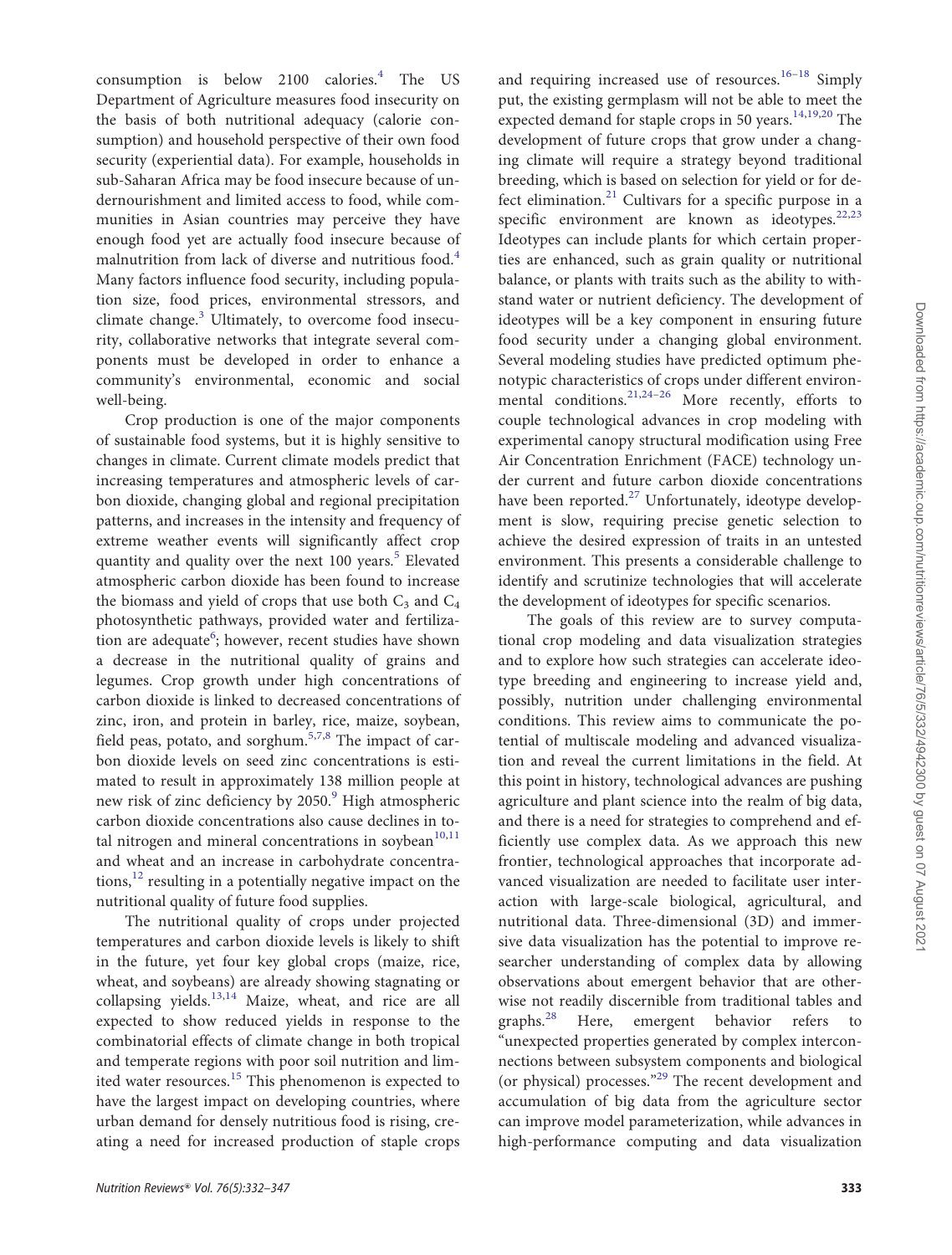will enable processing and dissemination of model outputs. This review aims to summarize how computational modeling and advanced scientific visualization may help overcome challenges in agriculture and nutrition data, by (1) exploring the current use of big data in crop production and how it relates to food security, (2) surveying integrative modeling strategies aimed at ideotype development, (3) describing how advanced visualization can facilitate data discovery, and (4) examining how current visualizations of multiscale crop models are improving crop productivity. It concludes with a short perspective on the future of data exploration through modeling and visualization.

## Defining and using big data in agriculture and crop science

Big data in agriculture includes large volumes of diverse data collected from individual farms. These data require aggregation and advanced analytics to enable the development value-creating tools to support decision-making.<sup>30</sup> Big data includes agronomic data (yield, soil properties, pesticide and fertilizer application rates, planting density, genotypes, etc), machine data (GPS and sensor-derived information, yield monitors, etc), spatial and imaging data (GIS [geographic information system], satellite, and remote sensing imagery, nearinfrared reflectance, etc), and meteorological data (precipitation, temperature, atmospheric gas levels, etc) (Table 1). $30-49$  Although agronomic and meteorological data have been recorded for decades via historic monitoring of farms, it is the digitization of this information, along with the terabytes of data collected from remote sensing and other technologies, that has moved agriculture into the era of big data. Likewise, with the advent of high-throughput technologies, crop science research is now producing vast amounts of "-omic" scale data from the genome, transcriptome, metabolome, and proteome.

As the volume and diversity of data rapidly increase, agricultural technology providers are developing data services to store, compile, and analyze this data, resulting in advice on precision agriculture practices. These services are generally supplied by agricultural input providers, such as John Deere, Monsanto, and DuPont Pioneer, who then use the data to prescribe their products (ie, genetics, fertilizers, pesticides) for field-specific treatments.<sup>30,45</sup> For example, Monsanto's FieldScripts is a paid-subscription program, facilitated by certified dealers, that uses farmer-collected field data to generate planting prescriptions for use with Monstanto's DEKALB seed types and also offers monitoring and real-time advice throughout the growing season.<sup>30</sup> Likewise, John Deere outfits their equipment with sensors that stream data about soil and crop conditions through the Internet of Things. The resulting analysis can inform farmers with paid subscriptions about best management practices.<sup>45</sup> In general, the precise data collected by for-profit farm management services are not publically available and are only accessible through paid subscriptions.

Nonprofit and government organizations provide open-access, integrated data reports and/or tools to process agricultural data. The National Agricultural Statistics Service and the World Agricultural Outlook Board prepare monthly forecasts for crop supply and demand, using data collected from farm surveys, field observations (ie, weather), stocks, and trade data. These services provide estimates for the United States and the world that serve as benchmarks in world commodity markets.<sup>46</sup> These estimates include acres to be harvested and yield per acre on regional, national, and global scales, but they do not offer specific advice on crop and soil management. Another limitation of these services is that National Agricultural Statistics Service does not use long-range weather forecasts and thus can only provide yield predictions on a monthly basis. Furthermore, results from these reports must be interpreted by commodity statisticians and are usually not easily understandable by farmers and other stakeholders. Results from these reports are visualized through dense tables and so-called snapshot maps that do not take into consideration predictions over time.

Other organizations have improved the dissemination of data and predictions to the public through the development of simulation tools that display model outputs as interactive visualizations, which couple agricultural data with geospatial information (eg, geographic information systems). The Food and Agriculture Organization of the United Nations (FAO) developed the Global Information and Early Warning System on Food and Agriculture (GIEWS), which monitors major food crops around the world. The GIEWS uses precipitation and remote sensing data to calculate an Agricultural Stress Index that serves as an indicator for early identification of areas that will be affected by water deficiency.<sup>47</sup> This information is publically accessible via interactive geospatial maps that provide near realtime indices of vegetation health and water availability within a 10-day period. Likewise, the Famine Early Warning Systems Network (FEWS NET), created by the US Agency for International Development (USAID), provides evidence-based, unbiased analysis on global food security using big data from physical science (eg, US Geographical Survey), remote sensing of agroclimatic factors (eg, National Oceanic and Atmospheric Administration and National Aeronautics and Space Administration), economics, and politics. This information is cataloged and made available through the FEWS NET data center, which also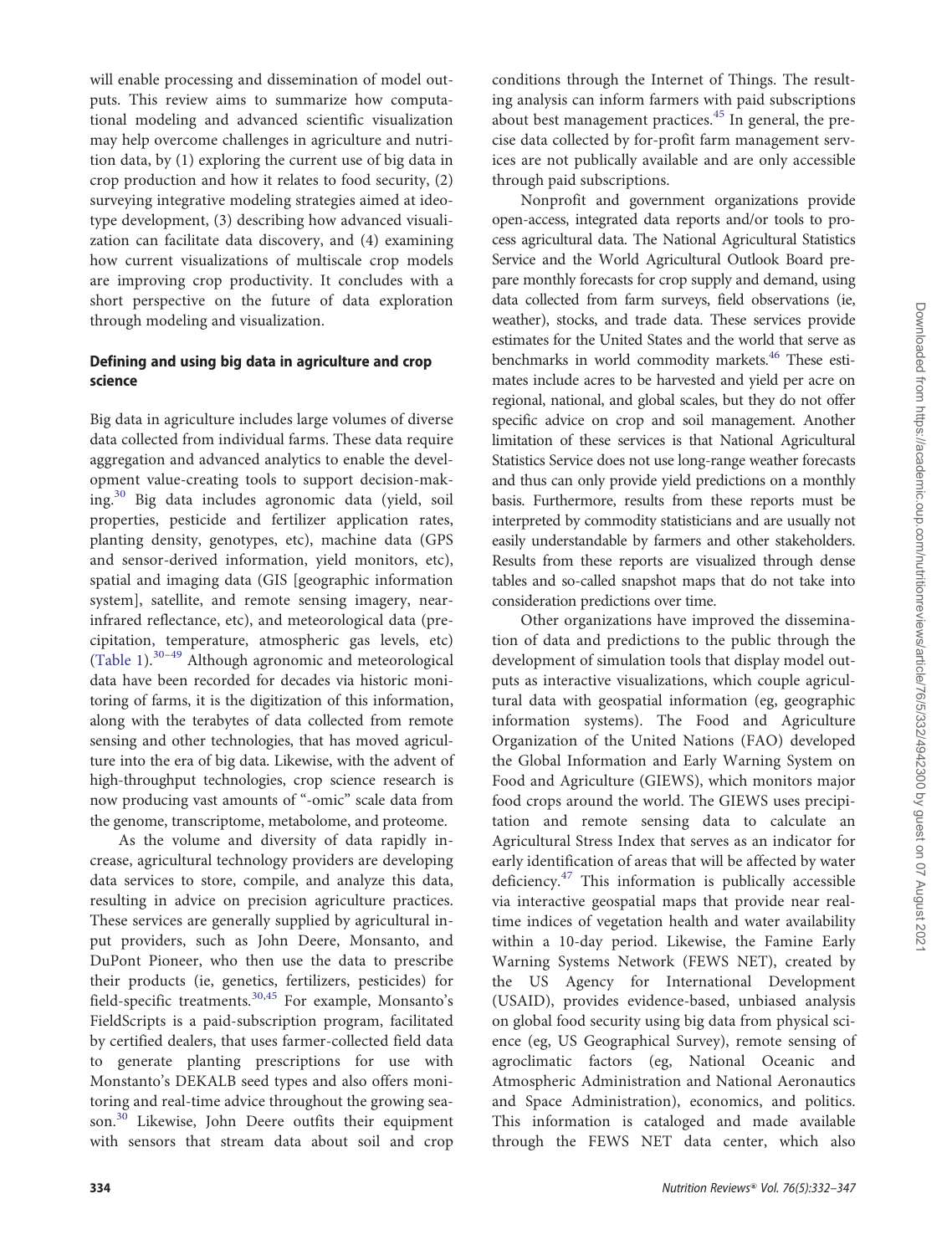#### *Table 1* Resources to access and process big data in agriculture and biology

| Type of resource                                                                                                                                                                                                                                                                                                                | Description                                                                                                                                                           | Reference(s)                                                                                                                                                                                                                              |
|---------------------------------------------------------------------------------------------------------------------------------------------------------------------------------------------------------------------------------------------------------------------------------------------------------------------------------|-----------------------------------------------------------------------------------------------------------------------------------------------------------------------|-------------------------------------------------------------------------------------------------------------------------------------------------------------------------------------------------------------------------------------------|
| Modeling software                                                                                                                                                                                                                                                                                                               |                                                                                                                                                                       |                                                                                                                                                                                                                                           |
| FieldScripts by Monsanto                                                                                                                                                                                                                                                                                                        | Analysis of field data trends to provide<br>planting advice                                                                                                           | Sykuta (2016) <sup>30</sup>                                                                                                                                                                                                               |
| Food Insecurity and Climate Change,<br>web tool by the World Food<br>Programme                                                                                                                                                                                                                                                  | Geographic data used to predict food<br>insecurity                                                                                                                    | Met Office $(2015)^{31}$                                                                                                                                                                                                                  |
| Functional-structural plant models<br>such as ADEL-Maize and ADEL-<br>Wheat, MLCan, BioCro, and the<br>Chinese Academy of Science's 3D<br>rice model                                                                                                                                                                            | Computational models of plant canopies<br>to understand yield under different<br>growing conditions                                                                   | Fournier et al. $(1999)^{32}$ ; Fournier et al.<br>$(2003)^{33}$ ; Drewry et al. $(2010)^{34}$ ;<br>Drewry et al. (2010) <sup>35</sup> ; Miguez et al.<br>$(2009)^{36}$ ; Wang et al. $(2015)^{37}$ ; Song<br>et al. (2013) <sup>38</sup> |
| L-system-based functional-structural<br>plant models such the barley<br>model by Wageningen University<br>& Research and by Brandenburg<br>University of Technology Cottbus;<br>the wheat and pea model by<br>LUNAM University and by INRA;<br>and the beetroot hairy root culture<br>by the Technical University of<br>Dresden | Procedural computational models of<br>plant canopies to understand yield un-<br>der different growing conditions                                                      | Buck-Sorlin (2007) <sup>39</sup> ; Barillot et al.<br>(2014) <sup>40</sup> ; Lenk et al. (2014) <sup>41</sup>                                                                                                                             |
| SimRoot by Penn State University                                                                                                                                                                                                                                                                                                | Geometric computational model of plant<br>root growth to understand how root<br>physiology affects yield                                                              | Lynch et al. (1997) <sup>42</sup>                                                                                                                                                                                                         |
| L-PEACH by the University of<br>California, Davis and by Irrigation<br>Technology, Institut de Recerca i<br>Tecnologia Agroalimentàries<br>Databases and analytical resources                                                                                                                                                   | Geometric computational model of peach<br>tree growth to understand yield                                                                                             | Allen et al. (2005) <sup>43</sup> , Lopez et al.<br>$(2008)^{44}$                                                                                                                                                                         |
| John Deere Internet of Things                                                                                                                                                                                                                                                                                                   | Sensor data for planting advice                                                                                                                                       | Bronson & Knezevic (2016) <sup>45</sup>                                                                                                                                                                                                   |
| National Agricultural Statistics<br>Service and the World Agricultural<br><b>Outlook Board</b>                                                                                                                                                                                                                                  | Survey, observation, and trading data for<br>commodity market advice                                                                                                  | National Agricultural Statistic Service<br>$(2012)^{46}$                                                                                                                                                                                  |
| Global Information and Early<br>Warning System on Food and<br>Agriculture by the FAO                                                                                                                                                                                                                                            | Precipitation and satellite data for early<br>drought detection                                                                                                       | GIEWS (2016) <sup>47</sup>                                                                                                                                                                                                                |
| FEWS NET by USAID                                                                                                                                                                                                                                                                                                               | Physical science, satellite, economic, and<br>political data to predict food insecurity                                                                               | Famine Early Warning Systems Network<br>$(2017)^{48}$                                                                                                                                                                                     |
| Volumetric model of F4 tornado-<br>forming thunderstorm by Robert<br>Wilhelmson                                                                                                                                                                                                                                                 | Computational model of atmospheric<br>effects in a constrained volume to ana-<br>lyze and understand the dynamic pro-<br>cesses that lead to formation of<br>tornados | Public Broadcasting Service (2004) <sup>49</sup>                                                                                                                                                                                          |

*Abbreviations:* FAO, Food and Agriculture Organization of the United Nations; GIEWS, Global Information and Early Warning System on Food and Agriculture; INRA, Institut National de la Recherche Agronomique (French National Institute for Agricultural Research); USAID, US Agency for International Development.

provides visualizations of aggregate data. This collective information is used to identify areas of current and future vulnerability to food insecurity. For example, FEWS NET monitoring identified countries at new risk of food insecurity in response to the 2008 global financial crisis. They also predicted the current drought in the Horn of Africa and have predicted that this food security emergency will continue into early 2018.<sup>48</sup> The integration and visualization of large-scale agriculture, climate, and economic data by FEWS NET provides objective analyses to decision-makers and aid organizations to assist in the development of response plans. Real-time observations are mapped and used to develop

scenarios to forecast future events. However, these projections are limited to 8-month stretches of time, although they are updated every 4 months. This invaluable service has directly prevented massive famine-related humanitarian crises for the past 25 years by integrating big data from agriculture and other sectors and using effective visualizations to pinpoint areas at risk. However, with the rapid rate of global climate change, there is a need to use big data for long-term, decadal predictions of crop production and food security.

The World Food Programme has developed a webbased tool called Food Insecurity and Climate Change, which allows users to explore multiple scenarios of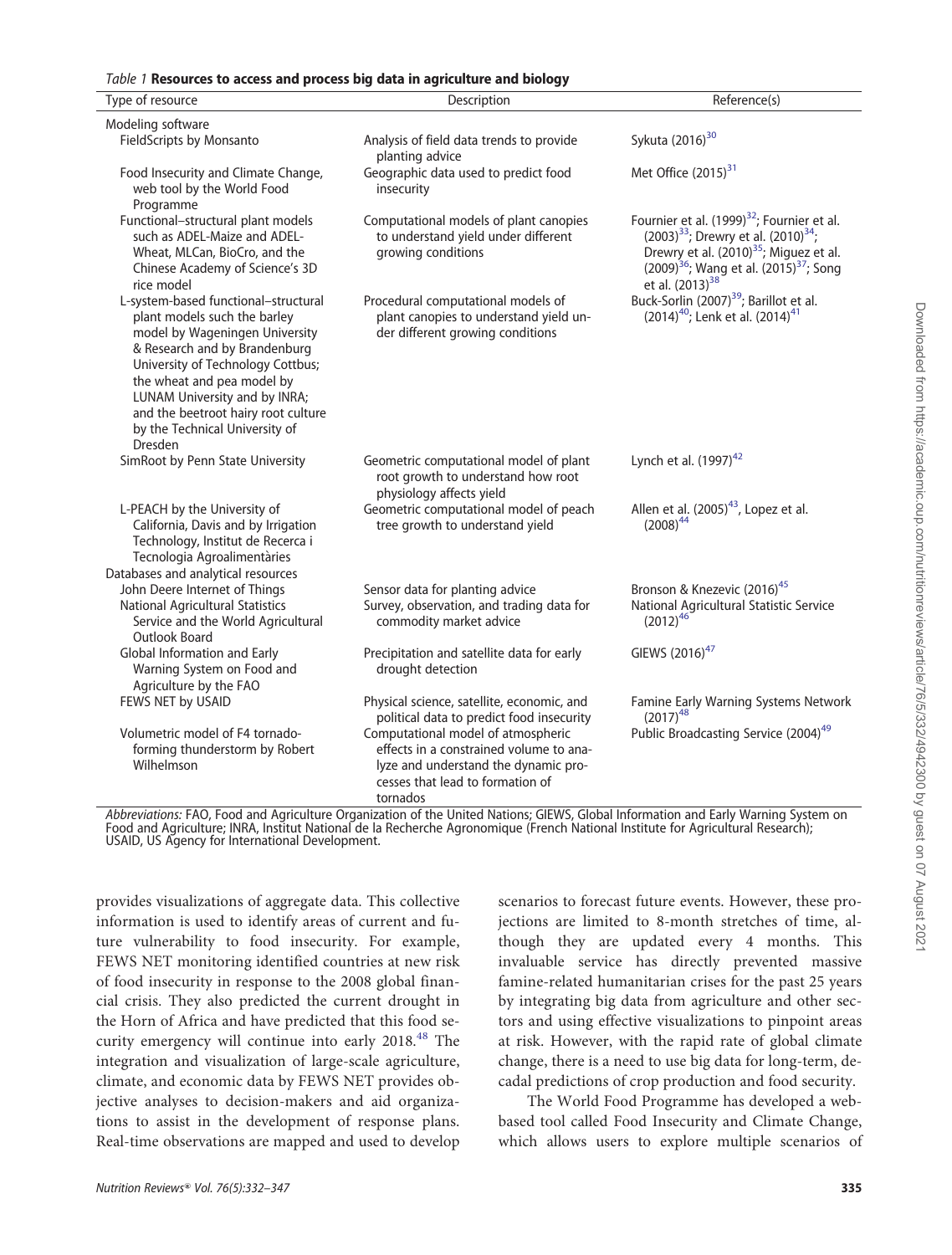carbon dioxide levels and crop adaptation to identify areas vulnerable to food insecurity over the next 60 years. Vulnerability is determined on the basis of a country's exposure (average length of flood and drought events over areas with  $> 1\%$  of the area in crop production) and sensitivity (amount of forest cover, rainfed land, and cereal crop yields per country) to climaterelated hazards and its adaptive capacity (socioeconomic indicators such as access to water, population growth rate, poverty, employment, etc). $31$  Future predictions represent the average vulnerability index based on calculations using 12 existing CMIP5 (Coupled Modeled Intercomparison Project Phase 5) climate models.<sup>50</sup> The range of results across scenarios shows the best and worst cases for each country. The value of this tool lies in its empowerment of the user to test different scenarios and identify specific areas in which to focus adaptation and mitigation strategies and initiate change. These simulations can assist vulnerable nations and aid organizations in developing contingency plans for worst-case scenarios.

Each of the above-mentioned tools relies on models that integrate various types of big data to make predictions on a local or global scale. Yield forecasts are based on both high-tech and low-tech observations, such as satellite imagery and grower surveys, respectively. However, most open-source projections do not take into consideration crop genetics or genotype-byenvironment interactions, which are widely considered critical for determining quantitative traits such as yield and yield stability across environments.<sup>51</sup> Precision data owned by for-profit companies, including crop variety and nutrient inputs, has the potential to better parameterize models designed to predict crop performance under different environmental conditions; however, this information is not freely available. There is a need today for the scientific community to develop predictive models that take into consideration factors that influence the whole crop system, including large-scale genetic, genomic, and biochemical data, to more accurately forecast how specific crop varieties will perform under future conditions. Ideally, these simulations will also have the power to assist the design of ideotypes that express desired traits and can be prescribed for specific locations.

## Data integration, modeling, and visualization for ideotype development

Technology is in place for the development of robust crop models that integrate information from the environment to the ecosystem to the organ and to the cell. In particular, the integration of climate models with crop models holds great potential for the development of ideotype simulation tools. Such an approach was used to design a tomato cultivar adapted to waterdeficient conditions; process-based model simulations identified 8 genotypic parameters that directly influence fruit size under water deficiency.<sup>52</sup> Likewise, biophysical models were used to design a drought-resistant maize ideotype that could outperform existing hybrids under a variety of climates, water availabilities, and nutrient regimens.<sup>53</sup>

Simulations of virtual crops under different climate scenarios have helped researchers perform ex ante evaluations of ideotypes and design fertilizer, water, and management strategies for predicted future environmental conditions.<sup>53,54</sup> However, the majority of crop models include phenotypic properties only and neglect or poorly connect to the underlying genetic properties driving the observed traits.<sup>23,55</sup>

Recent studies have expanded crop simulations to include genetic information such as quantitative trait loci, a section of DNA (the locus) that correlates with variation in a phenotype. Genetic mapping (identifying the locus of a gene and the distances between genes) has been combined with biological process-based models (reviewed by Buck-Sorlin<sup>56</sup>) to predict genotype-byenvironment interactions that influence leaf elongation in maize $57$  as well as with an ecophysiological model of spring barley genotypes to predict flowering traits under various environments.<sup>58</sup> Further inclusion of genetic and molecular data, such as gene expression and metabolic fluxes, into existing crop models could significantly enhance model simulations and better direct crop breeding and engineering efforts to improve nutrition, yield, and resource use efficiency<sup>55</sup> under specific environments, which is at the core of ideotype design. One recent success story comes from the integrated process-based e-photosynthesis model<sup>37,59</sup> that was used to simulate the relaxation of nonphotochemical quenching of chlorophyll fluorescence.<sup>60</sup> Motivated by model simulations, which predicted that increasing the relaxation rate of nonphotochemical quenching could improve photosynthetic efficiency and yield, $61$  targeted experimental genetic engineering of plants with faster nonphotochemical quenching response resulted in a 15% increase in crop productivity under field conditions.<sup>60</sup> This example shows one of the strengths of integrative and multiscale modeling that takes wholesystem response into consideration<sup>55,62</sup> for the engineering of crop ideotypes.

The remaining challenge is to build virtual crops by combining existing molecular and climate models with architectural models. The inclusion of plant architecture at the level of individual leaves and roots, as well as crop canopies, is needed to begin to predict emergent, whole plant response to environmental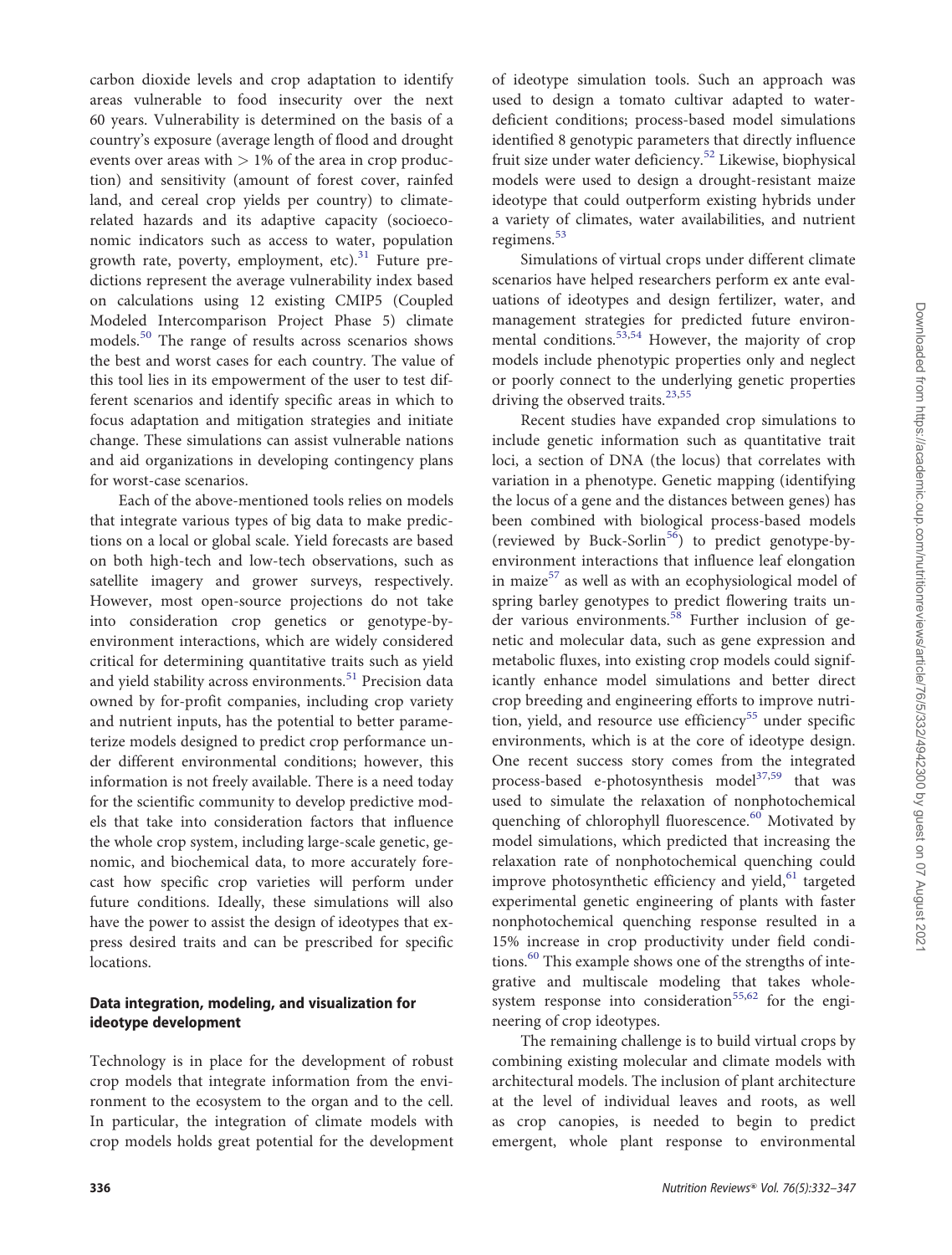perturbations.23,38 It is doubtless that plant architecture influences plant–environment interactions. Defining plant architecture within a 3D space allows the virtual plant to explore that space for resources.<sup>63</sup> The bidirectional flow of information between integrated model components results in "movement" and spatial simulation of architecture, which allow the researcher to observe emergent behavior and complex patterns that would remain hidden otherwise. The model-linked connection between phenotype and genotype would allow researchers to discover the molecular underpinnings driving crop response to specific environmental conditions. The genes underlying this response could then be targeted for molecular and/or traditional breeding of crop ideotypes.

Functional–structural plant models of crop architecture, such as the ADEL-maize and -wheat models, $32$ MLCan,<sup>34,35</sup> BioCro,<sup>36,37</sup> and a 3D rice model by Song et al.,<sup>38</sup> are routinely employed in crop science. The explicit coupling of spatial structure with physiological function creates modular functional–structural plant models, facilitating communication between different components of the model.<sup>64,65</sup> Functional–structural plant models begin to address visualization of agricultural data beyond tables, graphs, and simple 2D images of crop architecture. However, an essential next step is to expand these models to include cellular-level biological processes and ecosystem-scale interactions in order to observe and interpret emergent behaviors of crop response to various environmental scenarios or predict how the nutritional quality of crops will change. These multiscale models will require innovative strategies to visualize and interpret the integrated model outputs to then be used for ideotype design.

#### Advanced scientific visualization for discovery

According to Donalek et al., "Data visualization is the bridge between the quantitative content of the data and human intuition."<sup>66</sup> Visualization, in simplest terms, is creating imagery to help describe information or data. The field of visualization is a vital tool for scientific research. With the beginning of computer-aided research, the field of visualization has also experienced a renaissance.<sup>67</sup> Since the 1980s, computer visualization of data has been aiding digitally enabled research and leading to new discoveries. In the human brain, the visual cortex, associated with visual perception, processes information more quickly than the cerebral cortex, which performs general cognition.<sup>68</sup> Visualization takes advantage of this, balancing the cognitive load and making complex multivariate data easier to understand, both for education and for expert analysis. Scientific visualization has become increasingly important in

understanding large, multivariate datasets that are becoming more accessible as high-performance computing resources and data-sharing capabilities increase. Visualizations are most effective when they create a mapping between data attributes collected by scientists and the dimensions of an image, such as position, color, opacity, depth, motion, blurriness, etc. While charts and graphs do this in a very simple way, subject-matter experts can easily be taught to function at a higher level of visual literacy,<sup>69</sup> which demands more complex image-based solutions.

Approaches for advanced visualization of complex, large-scale data have been developed in the fields of atmospheric science, physics, and astronomy, in which terabytes of spatial and temporal data have been translated from numbers into 3D moving images. For example, visualization of multivariate data recorded from inside an F4 tornado that touched down in South Dakota in 2003 revealed a counter-rotating anticyclone that had not been observed by researchers and was not obvious from the raw numbers.<sup>49</sup> The dataset used for visualization covered 100 square kilometers of terrain by 25 vertical kilometers at 100-meter resolution and was housed in 3D grids containing dozens of attributes such as humidity, temperature, pressure, and the 3 components of wind velocity. From this data, several visual assets, called glyphs or visaphors, were derived: (1) isosurfaces, which are geometric meshes generated at points where adjacent grid cells have humidity values on opposite sides of a given threshold value to create a descriptive shell of the storm cloud, (2) advected particles, which are massless points pushed from grid cell to grid cell on the basis of the grids' evolving wind velocity values to show areas of high vorticity, (3) streamtubes, which are geometric trails showing the history of a subset of particles to preserve temporal characteristics as shapes, and (4) ground vectors, which are cones designed to point in the direction of wind vectors along the ground plane. Because the data grids were overlapping, the visualization team could then communicate attributes like humidity and temperature with, respectively, opacity and color, as seen on the spheres at the center of the vortex (see Movie 1 in the Supporting Information online). Color was also used to communicate vertical velocity, as seen on the blue-to-orange gradient on the streamtubes, which atmospheric scientists had identified as a key attribute in their work. The researchers who generated this data knew anticyclones were a potential weather phenomenon, but the visualization of this data revealed an emergent phenomenon that was not visible through the thick clouds to storm chasers on the ground, and the numerical data would have required extensive analysis. This visual recreation of natural phenomena through numbers can be applied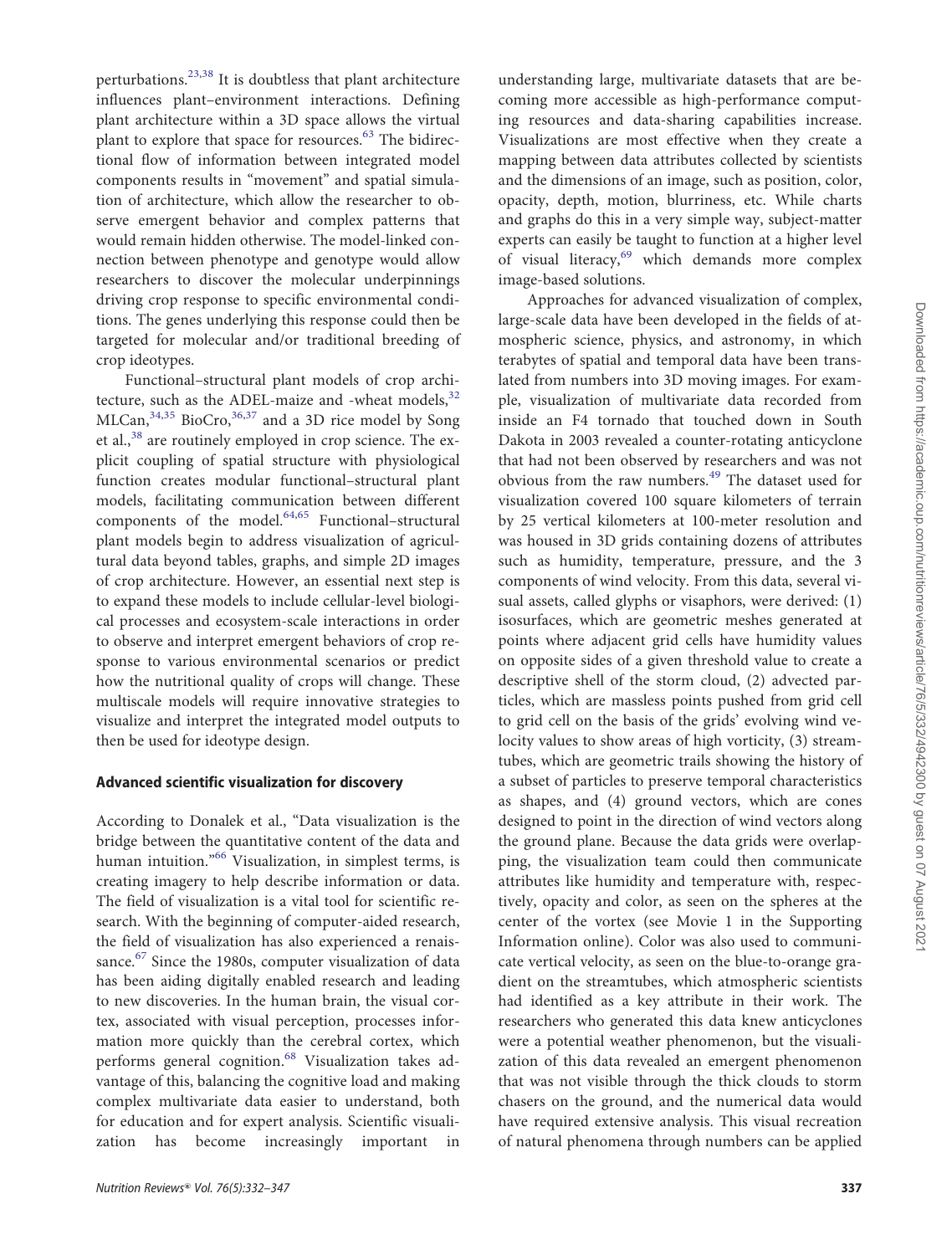to any multivariate data but is especially intuitive for data with spatial and/or temporal dimensions.

As data from agricultural and biological fields begin to approach the level of big data, researchers in these domains can utilize and learn from visualization approaches developed for traditional big data from astronomy and atmospheric science. Large-scale data from agriculture, crop science, nutrition, and food security often have inherently spatial characteristics that can be presented directly on top of geographic maps or as stand-alone 3D models. Even when these data seem natively constrained to a 2D context, it is often helpful to explore them in 3D, either with an aerial perspective viewpoint or by expanding the data into 3D by mapping some data attributes to height in the virtual environ $ment^{70}$  (Figure 1). For example, FEWS NET calculates various measures of food security, such as rainfall and dryness, which are related to drought, or relative vegetation and food prices, which are related to food distribution, and fits the values by geographic region on interactive maps of Africa and Central Asia. These regions are then colored by transferring those calculated values to colors, where green indicates relative food security and red indicates relative food insecurity. $71$ 

As another example, 1D canopy light absorption data from a field of soybean plants over the course of a day was visualized in 3D (see Movie 2 in the Supporting Information online). The input data for the ray-tracing model included an evolving time series of triangulated meshes in which each vertex stored the light-absorption parameter. The format of the output data from the simulation included geometric positions of leaves and a magnitude of absorbed light. The visualization mapped the geometry to triangular meshes in the 3D environment and mapped the magnitude of absorbed light to a color transfer function that displayed low values as dark blue and high values as bright red. This data was combined with a simple data source, the daily path of the sun represented as an animated virtual light source, to render moving shadows that help clarify which time step in the model is being shown. In the final visualization, it is clear to the viewer that leaves closer to the ground are heavily shaded by the higher leaves, and that more sunlight is absorbed near midday than near dawn or dusk. With the visualization pipeline built to render this data format, researchers can easily compare new visualizations of plants modeled under different environmental conditions. Such precise measurement of light absorption by every leaf of every plant in a field would be experimentally impossible, while output of these model simulations as tables would be time consuming and difficult to use for identifying patterns. It is the 3D rendering of model outputs as realistic plants that makes the data intuitive to researchers. The realistic rendering of model-simulated plants is an important step toward the in silico "testing" of ideotype designs under different environmental conditions, enabling researchers to make dozens of observations about ideotype performance under varying scenarios. In silico exploration can help researchers target components of the underlying genetics to enhance crop yield and nutritional quality.

An advanced visualization tool that is becoming increasingly useful is immersive visualization, in which a user feels they are part of a simulated environment. Immersive environments have been proven to increase spatial comprehension, $72$  and a community has formed to establish standards for immersive theaters and to ensure comprehension of visual material.<sup>73</sup> Scientific data exploration through immersive visualization enables a researcher to interact with and probe complex spatial and temporal data. This can be accomplished using virtual reality platforms, either in specialized spaces such as CAVE Automatic Virtual Environments and similar rooms consisting of display walls,<sup>74</sup> or, more recently, via portable hardware such as the Oculus Rift headmounted display or the Microsoft Kinect sensor for manual input. Virtual reality has improved data exploration in the medical,<sup>75-78</sup> chemical,<sup>79</sup> and physical<sup>80</sup> science fields. Both 2D and 3D virtual graphical environments can be placed into interactive virtual reality headsets and immersive displays, where scientists can intuitively explore a multidimensional representation of their numerical models and quickly and iteratively discover emergent phenomena in their data.<sup>81</sup>

Immersive visualization can promote more efficient data mining by helping researchers observe meaningful patterns in multidimensional data, identify and remove bad data, and choose the best algorithms to fit the data on the basis of observed structures.<sup>66</sup> Studies have shown better retention of the perceived relationships in the data using immersive data exploration.<sup>66</sup> Immersive visualization techniques are also effective for the exploration of nonspatial data, which would normally be represented using 2D tables and graphs. Kwon et al.<sup>82</sup> found that 3D stereoscopic representations are useful for visualization of even simple network graphs. They reported that graph exploration using immersive visualization with depth routing increased the rate of task completion and correctness while reducing the number of user interactions necessary to complete the assigned task. Study participants performed tasks better using virtual reality than using traditional 2D graph visualization. $82$  This sort of immersive data exploration using virtual reality holds great potential for exploring outputs from multidimensional models that integrate data across temporal and spatial scales, including economic and nutrition data as well as climate-, ecosystem-, and (crop) organism-level data. Researchers in China have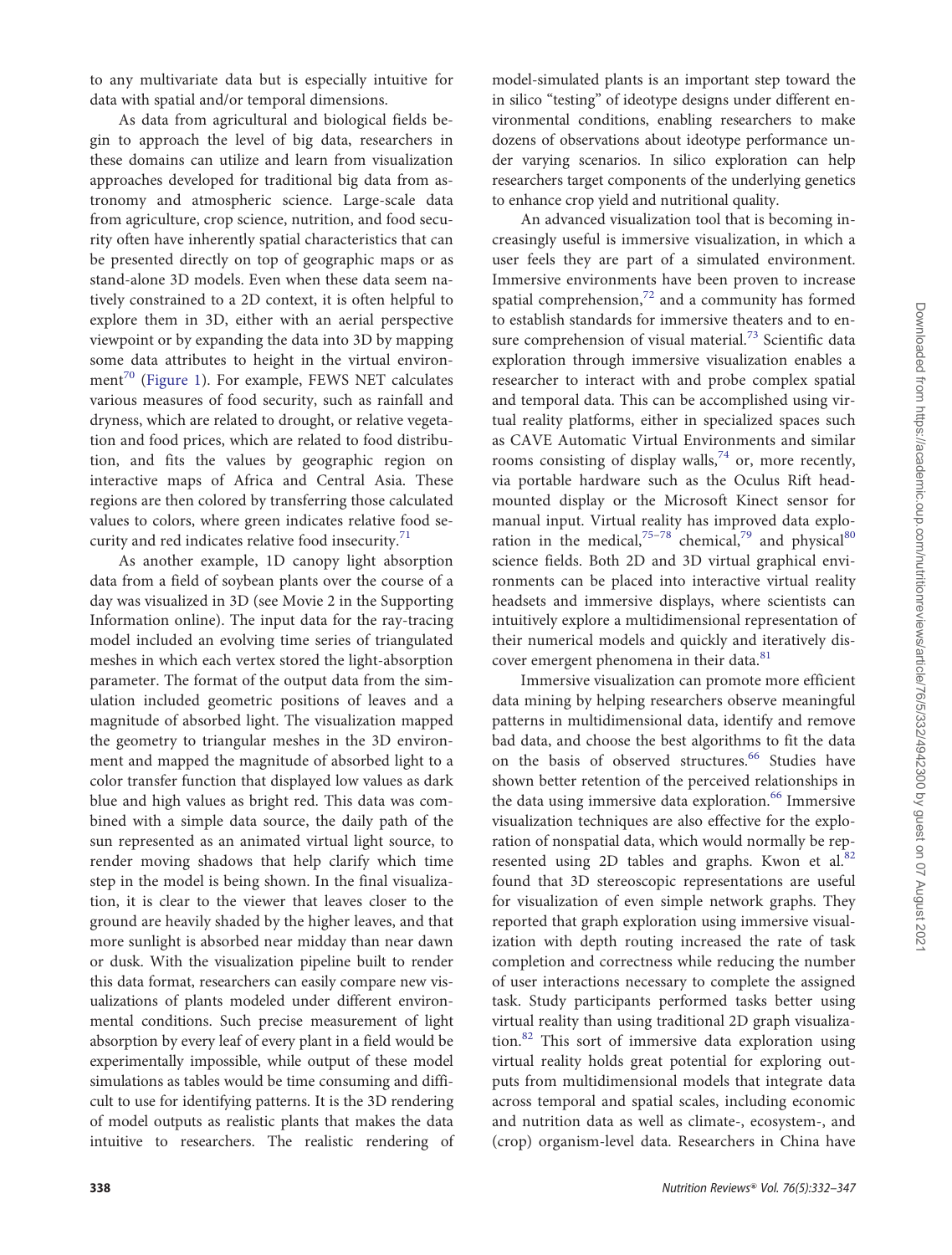



Downloaded from https://academic.oup.com/nutritionreviews/article/76/5/332/4942300 by guest on 07 August 2021 Downloaded from https://academic.oup.com/nutritionreviews/article/76/5/332/4942300 by guest on 07 August 2021

*Figure 1* Comparison of data visualized in 1D vs 3D representations. (A) Average number of internodes per soy plant grown in ambient carbon dioxide levels over a growing season. (B) 3D representation of the same data in  $(A)$ , except that spatial information is taken into account. The 3D representation of the data allows many more properties of the plants to be observed and explored. For example, it can be observed that, over time, plants grow taller and fuller, and the effectiveness of the use of space between plants can be analyzed. Both images (A and B) show when plants reach their maximum height, but the 3D representation also shows time of flowering and fruit set, time required for development of flowering and fruit set, and time required for leaves to senesce.

used virtual reality visualizations of farmland as an educational tool to help students understand pollution and crop land preservation.<sup>83</sup> However, immersive visualization has not been widely used to analyze data from agriculture or crop sciences. An exception is the KeyGene company, which is currently using virtual reality to manage large datasets obtained from plant phenotyping.<sup>84</sup>

The agriculture and nutrition fields have lagged behind in advanced scientific visualization of data, but as the datasets within these fields grow in size and complexity, creative visualization strategies, such as those described above, are becoming necessary. In particular, the plant sciences community is beginning to embrace computational simulations to integrate massive datasets with spatial coordinates to generate virtual fields of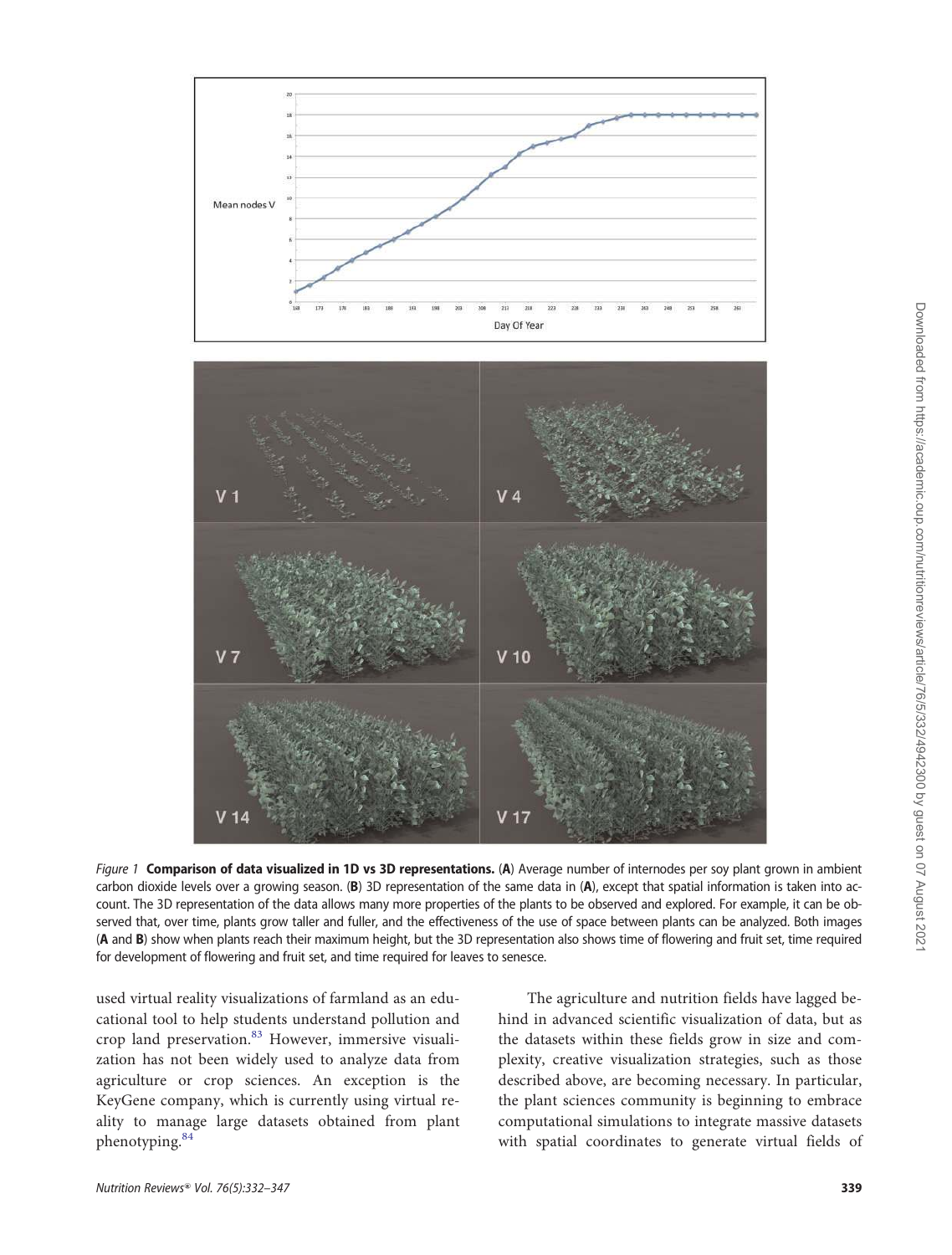crops with quantifiable traits that can be measured in silico and under conditions difficult to obtain in a laboratory or field. These datasets naturally call for 3D scientific visualization. The computational science of crop simulation works across a wide range of scales: molecular, genetic, cellular, organ, plant, and stand. Each of these scales depends on scientific visualization to provide insight and foster discovery at the current scale, but also uses the visualization to communicate these insights and discoveries across the scales, eg, to facilitate communication between the molecular biologists, geneticists, plant biologists, and crop scientists collaborating on a project.

At the finest scale of crop simulation, molecular visualization techniques reveal how atoms form molecules and molecules form proteins. Such techniques expand efforts to understand how proteins function by visualizing how the molecules fold into the protein structure and how the resulting protein behaves at an atomic level. Protein structures can be visualized experimentally using X-ray crystallography, but even today, this procedure is technically challenging and yields low throughput. Owing to experimental limitations, few plantspecific proteins have been obtained, and the geometry of their structures has been inferred from homologous proteins in other organisms. Such visualizations, such as those surveyed by Dunker et al., $85$  for example, commonly utilize the concrete geometry of a ribbon to visually communicate the arrangement of molecules into the  $\alpha$ -helices and  $\beta$ -sheets of the protein structure as well as their relationships to each other. In one example of investigator-led visualization, a ribbon was used to track the interface between two helices wrapping around each other. Untwisting of the ribbon (and the helices) better revealed the interactions along the interface.<sup>86</sup>

Visualization has also been instrumental in understanding plant development through computational simulation. Developmental models of botanical structures have been modeled using a formalism known as Lindenmayer systems (L-systems).<sup>43,87-89</sup> This algorithmic description of plant growth is more computationally efficient than explicit modeling and provides a basis for experimentation through computational simulation of a large quantity of detailed plants at varying levels of resolution (Figure 2 43,88,89). Photorealistic rendering of a simulated plant provides a basis for visual comparison and verification of the simulation with real-world photographs and other measurements of the growing plant, leading to an L-system model that reveals new insights into the underlying processes of plant development. A recent model of inflorescence and phyllotaxis, shown in Figure 2C,<sup>89</sup> provided a means to experimentally verify, through simulation and visualization, hypotheses of flower morphogenesis that are exceedingly difficult to observe physically at such small spatial scales and such long time scales.

The L-system formalism has also been used to model crop canopy architecture, in particular to predict the effects of light partitioning and shading on many individual crops, including barley,<sup>39</sup> faba bean,<sup>90</sup> wheat,<sup>91</sup> and maize, $3^2$  and on crop mixtures such as wheat-pea<sup>40</sup> and chickpea and the weed sowthistle.<sup>92</sup> These models are able to link L-system architecture models, which simulate the recursive behavior of plant growth, with physiological models and ray-tracing algorithms. The exchange of information between these modules results in accurate simulations of canopy response to environmental inputs, both abiotic (temperature, carbon dioxide, humidity) and biotic (disease or competition with weeds). For example, a functional–structural model of barley was built on the basis of L-system formalism to generate a semiquantitative phytochrome-based shade detection model.<sup>39</sup> The ray tracer was designed to model the local ratios of red to far-red and was shown to be capable of reliably reproducing a range of radiation values encountered in nature. Importantly, model simulations were able to relate tiller number to level of radiation, where there is reduced tillering at low phytochrome ratio values.<sup>39</sup> The importance of this model is that it opens the door for integration of signaling pathways controlled by photoreceptors, which would represent a significant advance toward a functional multiscale model that takes into account how both physiological and biochemical processes influence crop response to environmental signals. This linkage across biological scale would also expand the usefulness of the model to other scientific domains such as nutritional science. The ability to relay information from the physiological scale to the biochemical scale could provide valuable insights about the modification of pathways and lead to predictions about differential accumulation or depletion of metabolite pools or other biochemical products important for nutrition.

Likewise, architectural models have been used to understand growth dynamics and physiological properties in multispecific stands. L-system-based functional– structural models of wheat and pea were interfaced with a radiative transfer model (or light model) to generate contrasting architectures of crop canopies and to explore how those architectures influence light partitioning.<sup>40</sup> This study found that the key determinants for how light is partitioned in a mixed stand of wheat and pea include leaf area index and plant height. In particular, pea internode length was found to have the strongest effect on both pea and wheat dominance in terms of light interception; that is, longer pea internodes resulted in pea dominance, and shorter pea internodes resulted in wheat dominance, more so than an increase in wheat internode length of the same proportion. $40$ The results of these model simulations could be used to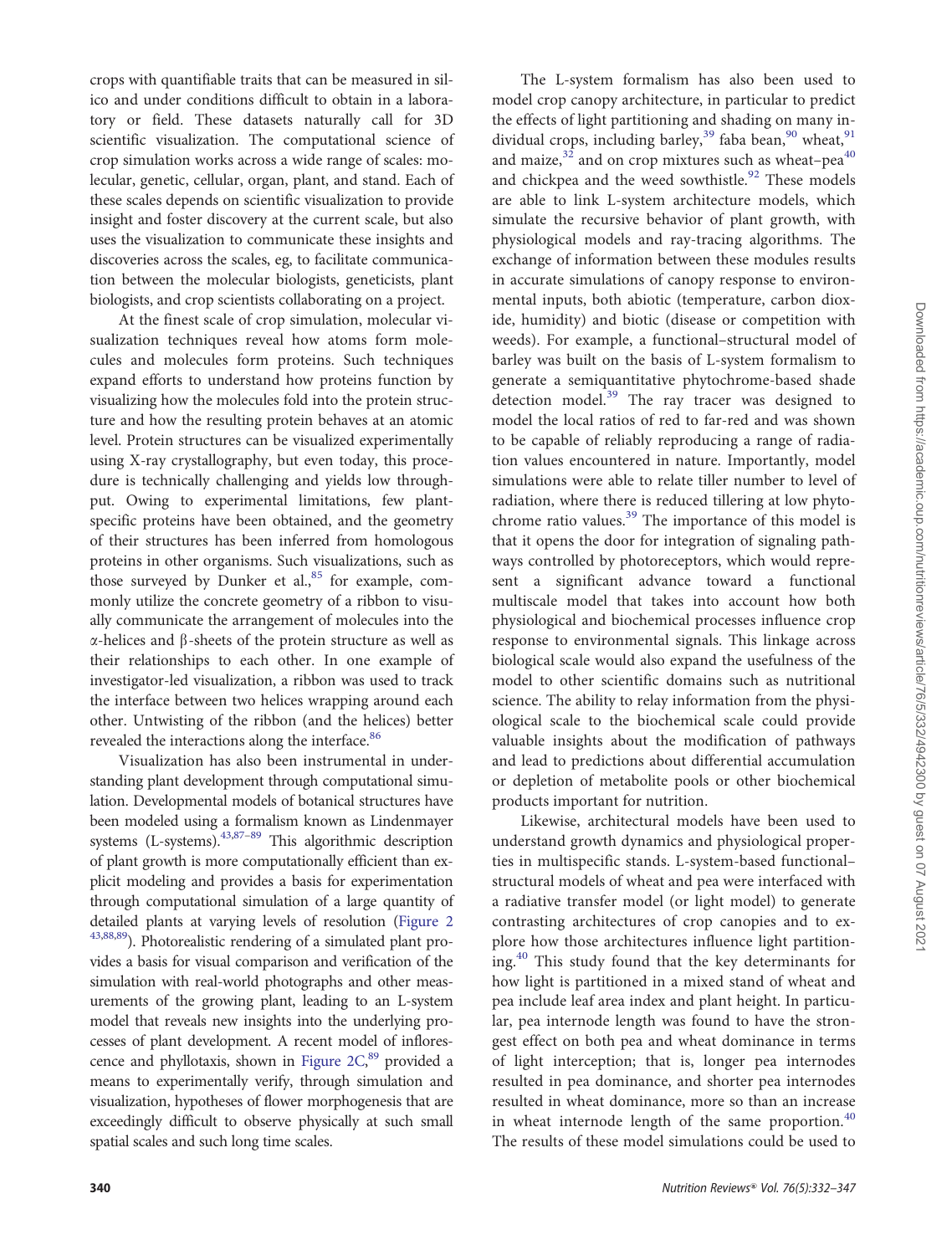

Figure 2 Examples of L-systems to model plant architecture. (A) A fractal tree generated from Horton-Strahler branching patterns.<sup>88</sup> (B) Peach trees modeled under different water stress using L-PEACH<sup>43</sup> and (C) a photorealistic sunflower model.<sup>89</sup> L-systems can be used to address a breadth of biological questions related to the evolution of plant morphology over development and in response to environmental perturbations.

identify wheat and pea cultivars with ideal canopy morphologies to increase productivity of grass–legume intercropping systems. Alternatively, canopy architecture models can be used to study competition between crops and weeds. Cici et al.<sup>92</sup> developed the first model of crop–weed competition and also used L-systembased architectural models to test the ability of different chickpea cultivars to outcompete sowthistle via light interception. Their model was heavily parameterized on the basis of data collected from four chickpea cultivars. Afterward, simulations were run to quantify sowthistle growth under the different canopy architectures. They identified the morphological characteristics that allowed certain varieties to outcompete sowthistle, such as short phyllochron and large leaflet size.<sup>92</sup> Identification of important traits via simulations can provide plant breeders with useful information to make informed decisions during selection for breeding.

Recently, L-system formalisms have been modified and expanded to perform 3D modeling in an agentbased, structured growth model of beetroot hairy root cultures.<sup>41</sup> In this work, the Virtual Experimentator for Root Networks was developed to simulate the development of hairy root culture morphology to generate data that would help optimize media recipes and improve the design of bioreactor environments. The rationale for this study was to identify optimal bioreactor conditions for the production of secondary metabolites, such as betalains, in hairy root cultures. The results of this study would have implications for the industrialization of plant products. The agent-based model produces emergent behavior through the interaction of simple units that describe processes of nutrient uptake and transport. This study found that simulated results closely matched experimental results for the traits of total number of root segments and total root length, with only a 4% to 6% deviation.<sup>41</sup> Model outputs included

changes to plant properties and to the nutrient matrix and oxygen concentration within the simulated petri dish environment. The depletion of nutrients within the media over time was visualized using changes in color of both the media and the plant. The 3D visualization was zoomable and rotatable to allow visual inspection of the hairy root in real time. Uniquely, this model can be used to predict secondary metabolite accumulation and observe morphological response to changes in the nutrient environment. This is an important example because it is a rare instance of a model that links biochemistry and physiology. A similar linkage applied to functional–structural root models would be a step forward in achieving predictions about how fluctuating nutrient environments result in different nutritional composition and quality of crops.

In each of the above examples, 3D visualization of plant structure was instrumental for the realistic simulation of crop response to abiotic and biotic interactions. Although these models are built using intense parameteriztion based on empirical data, visualization via L-systems results in the generation of data that reveal emergent properties upon system perturbation. The qualitative and semiquantitative model outputs can inform researchers and breeders about important plant properties and traits that can improve crop production. The major limitation of these examples has been the lack of molecular and genetic information, which makes it difficult to associate plant traits with the underlying genetics. Such integration should be considered a priority in future crop and/or nutritional modeling efforts.

## Future directions for advanced visualization of agriculture and nutrition data

Scientific visualization, including 3D, immersive, and photorealistic rendering, can improve researcher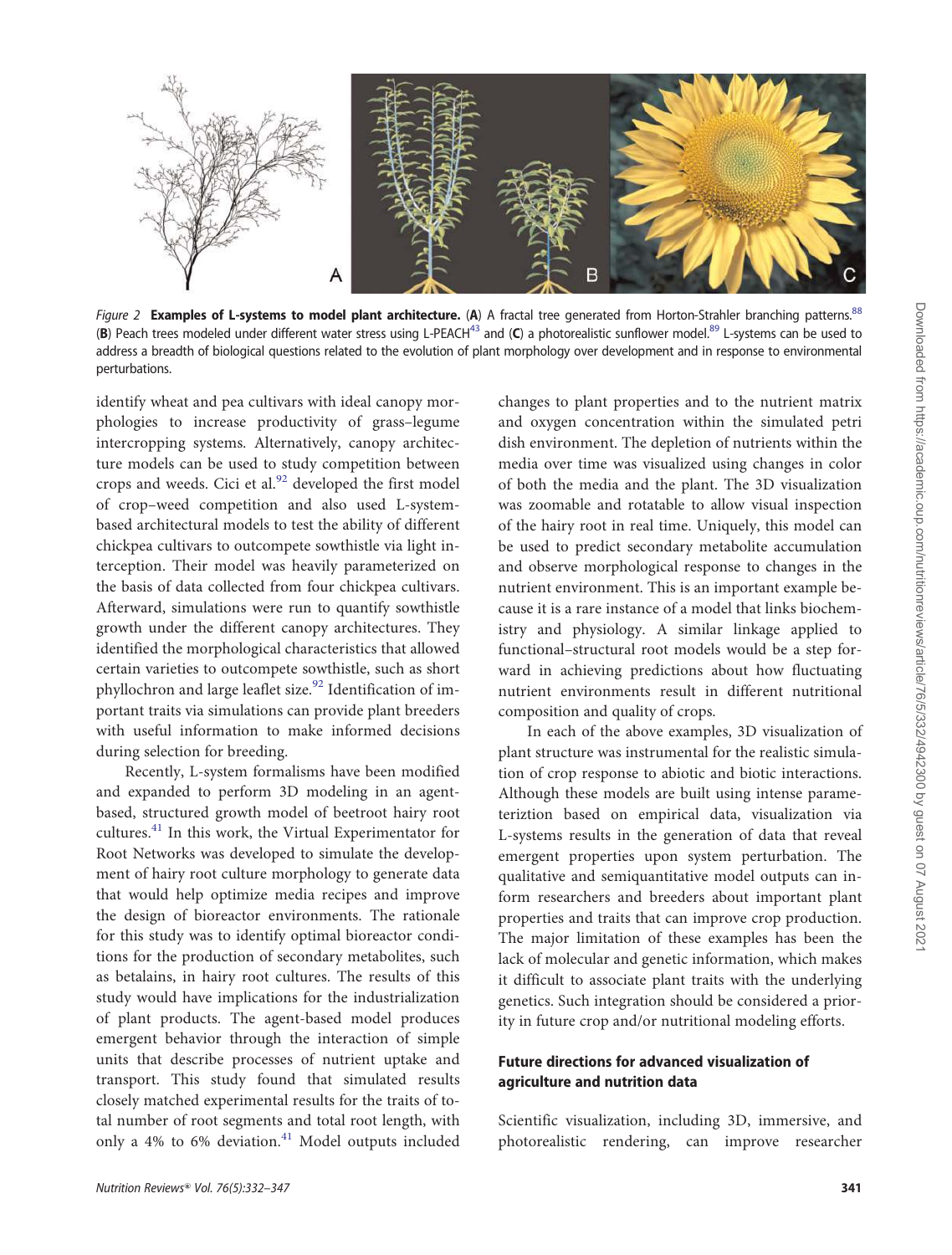comprehension and promote discovery in large-scale agriculture, plant science, and nutrition data as it becomes available. One of the best examples of scientific discovery through visualization of agronomic data comes from outputs of the SimRoot software.  $SimRoot^{42}$  is a functional-structural plant root model that can simulate several root-related parameters and render model outputs as 3D images. SimRoot was used to simulate the utility of root cortical aerenchyma in 3 maize genotypes growing in different soil environments<sup>93</sup> (Figure 3<sup>93-95</sup>). Model simulations predicted growth and yield benefits in plants that form root cortical aerenchyma in lateral roots. Simulations suggest that increased formation of root cortical aerenchyma improves crop performance on low-fertility soils, resulting in 70% and 55% greater yield under phosphorus and nitrogen deficiency, respectively, compared with low aerenchyma root types. This finding would affect grower use of inorganic fertilizers, in that substantially less would be needed to achieve sufficient yield. Field studies were then conducted under different environments using maize root phenes selected on the basis of model predictions. Field trials in Pennsylvania using high root cortical aerenchyma lines resulted in a 58% increase in maize yield under low-nitrogen conditions $94$ (Figure  $3B^{94}$ ). Likewise, maize genotypes with high root cortical aerenchyma had 78% to 143% greater yield than those with low root cortical aerenchyma grown under water stress in Malawi<sup>95</sup> (Figure 3C<sup>95</sup>). In this example, observations, along with quantitative data obtained from the model, allowed the researchers to choose existing crop varieties for field trials by comparing root architecture phenotypes between model simulations and available cultivars. Here, advanced visualization of model simulations, using measured agronomic data, resulted in an immediate and positive impact on grain yield under challenging environmental conditions through selection of existing ideotypes. Functional–structural models that take into ac-

count empirical data about biological processes are particularly useful in predicting emergent plant architecture for horticultural trees. The IMapple model is able to simulate the growth of a whole apple orchard in 10 minutes on a desktop computer; such growth would take at least 10 years in real time.<sup>96</sup> IMapple's realistic tree model can immediately help growers make decisions about pruning strategies to optimize future fruit weight and/or nutritional quality, on the basis of visual outputs of model simulations. Likewise, the L-PEACH model $4^{43,44}$  was developed to help peach growers in their decision-making for orchard management (Figure 2B).<sup>43</sup> The L-PEACH model includes algorithms for water potential and carbon allocation driven by source–sink interactions between tree

organs.<sup>43,97</sup> L-PEACH simulations have been used to calculate rates of seasonal water uptake, which allowed researchers to estimate developmental and yield responses to various irrigation schemes.<sup>97</sup> Annual sink and source behavior for carbohydrate storage was simulated over 6 years and in response to field treatments such as severe pruning, defruiting, or remaining unthinned. The L-PEACH outputs revealed patterns of whole-plant carbohydrate storage and mobilization and uncovered the emergent property that replenishment of carbohydrates back into storage sinks is a slower process than mobilization out of storage.<sup>97</sup> Importantly, the model exposed gaps in field data that informed researchers how to proceed with future sampling and field observations.

Functional–structural and algorithmic models demonstrate the power of 3D rendering of modelsimulated data to observe emergent crop architecture in response to interaction between plants and their environment. Although the models themselves are very large, requiring intensive parameterization, they are not designed to process large, "-omic" scale data and therefore do not account for the complex biochemical and signaling pathways that occur at the cellular level. In today's era of big data, a key challenge faced by the plant sciences community is effective integration and visualization of large experimental or simulated datasets in order to reveal hidden insights. However, several modeling platforms have recently been launched to address these issues, including the Agricultural Model Intercomparison and Improvement Project,  $98$  the Decision Support System for Agrotechnology Transfer,<sup>99</sup> and the Crops in silico project.<sup>55</sup>

In particular, the Crops in silico initiative aims to create a graphical user interface to access model integration tools that will enable multiscale modeling across molecular, cellular, tissue, organ, and ecosystem levels. The Crops in silico user interface will allow model outputs to be visualized as easy-to-interpret graphs, tables, animated simulations of plant growth, and ecosystem interactions. Interactive visualizations of early outputs from this integrated architecture will help plant scientists to test and validate the results of their computational simulations against experimentally measured data. It is anticipated that interactive visualizations of output from the integrated models will intuitively convey simulation dynamics and reveal emergent behaviors that will help researchers identify new biological questions for investigation. For example, an integrated model of soybean growth and dynamics has been generated using the Crops in silico framework, and 3D rendering has been applied to integrated model simulations (see Movie 3 in the Supporting Information online). The model incorporates a leaf submodel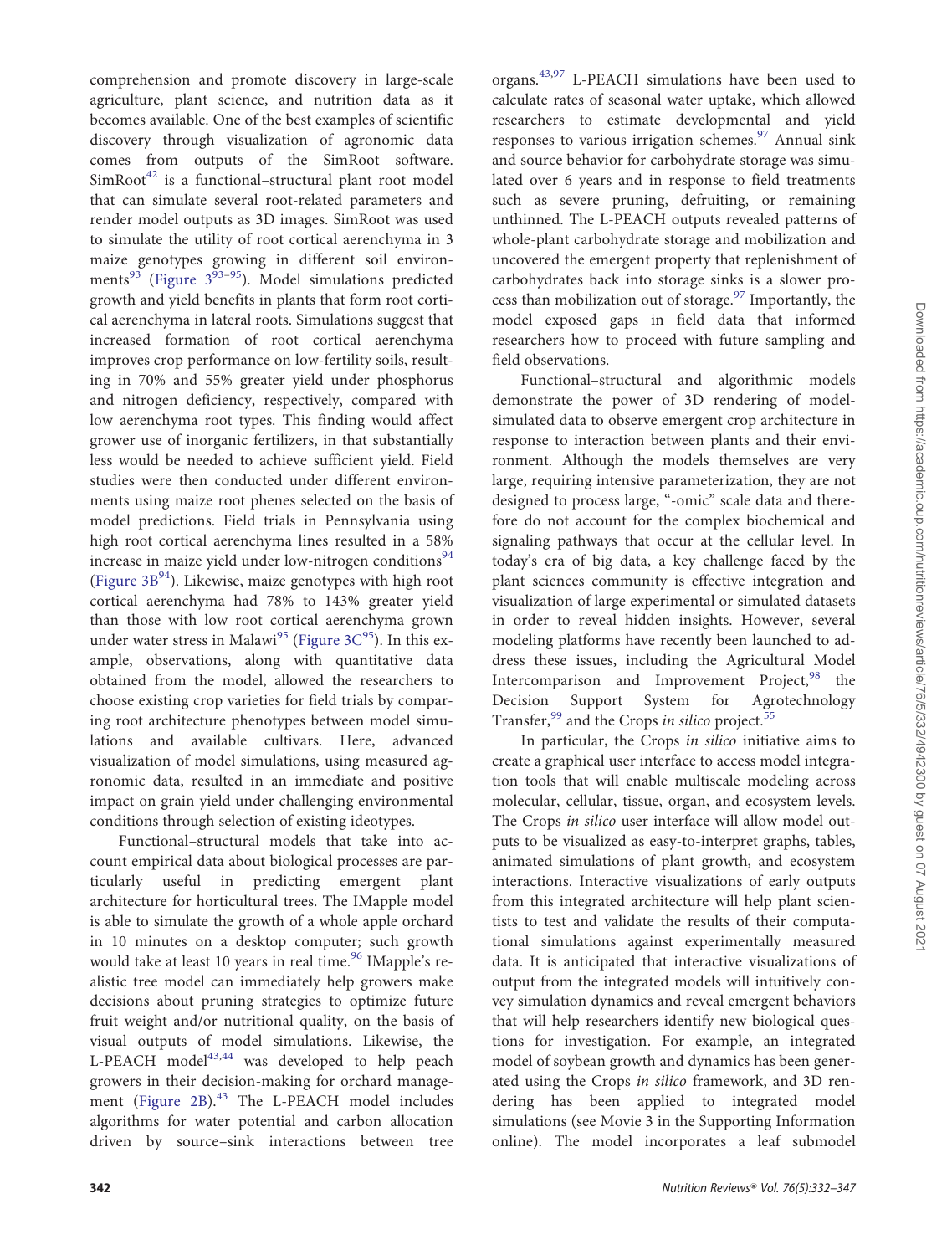

*Figure 3* Example of SimRoot model predictions to enhance crop production under challenging environments. (A) Spatial map of RCA formation in simulated root systems at 40 days after germination. Color scale/shading indicates RCA formation as a percentage of root cross-sectional area.<sup>93</sup> (B) Relative shoot biomass under high nitrogen (high N) and low nitrogen (low N) conditions at 35 DAP in soil mesocosms (GH) in 2010 and at flowering (63 DAP) in fields in South Africa and Pennsylvania.<sup>94</sup> (C) Leaf relative water content for 10 high-RCA and 10 low-RCA maize genotypes under water stress and well-watered conditions at 70 DAP in 2 field environments in Bunda, Malawi (left), and Chitala, Malawi (right)<sup>95</sup> Abbreviations: DAP, days after planting; GH, greenhouse; PA, Pennsylvania; RCA, root cortical aerenchyma; SA, South Africa; WS, water stress; WW, well-watered.

coupled with interactions between photosynthesis, energy balance, stomatal conductance, and leaf boundary layer conductance.<sup>35</sup> It employs an explicit 3D soybean architecture with a ray-tracing algorithm to obtain light absorbed at different parts of the canopy.<sup>38</sup> It then partitions the photosynthetic carbon uptake to different plant parts, using a thermal time-based carbon allocation model<sup>100</sup> that predicts the growth and maturity of soybean plants.

The long-term goal of Crops in silico is to push the limits of general visualization tools to motivate development of novel approaches that are specialized to reveal insight into the dynamics of crop simulation. Explicit 3D geometric models can be explored and analyzed to function as interactive tools that will inform the modification of input variables used in the simulations. In particular, the 3D rendering of the soybean crop canopy, mentioned above, is able to provide more-accurate canopy architecture such as leaf area and leaf angle

measurements as inputs for the raytracing module,<sup>38</sup> resulting in improved simulation of light interception and photosynthesis by the crop canopy (see Movie 2 in the Supporting Information online). Another goal of integrative, multiscale modeling and visualization is to enable researchers to make real-time observations of crop response to the environment, including untested environmental conditions such as elevated levels of atmospheric carbon dioxide (see Movie 4 in the Supporting Information online). Ideally, developing a visually appealing and accessible platform to perform model integration and simulations will facilitate the use of Crops in silico as a modeling tool for plant biologists and as a teaching and training tool for students. High-quality visualizations of the results from integrated and multiscale modeling will be valuable not only to domain experts but also to producers, farmers, breeders, and the broad public. This transition from investigator-based interactive visualization to end-user and public-based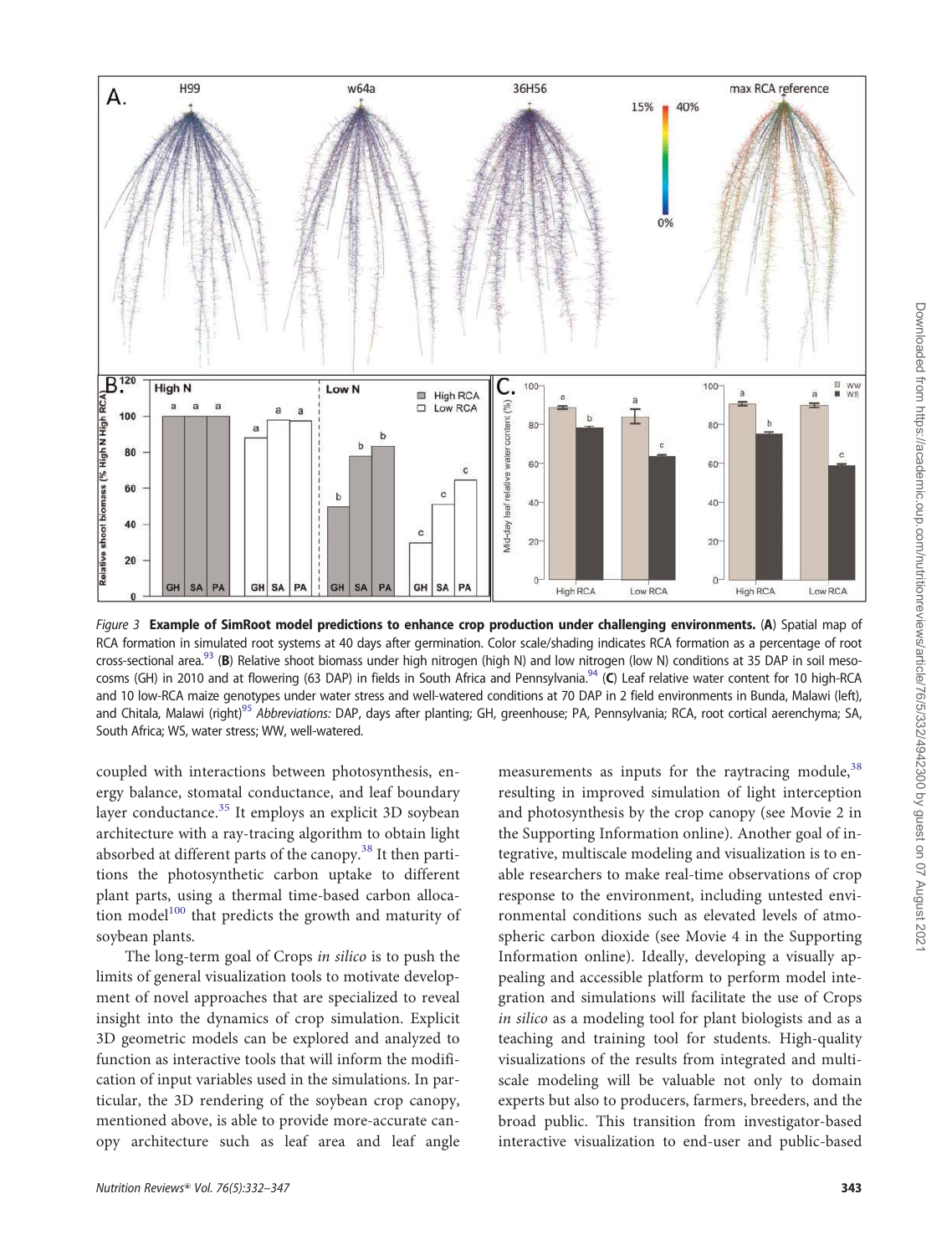presentation visualization can increase the transparency of scientific research and make it understandable to a broad audience.

A future direction for integrative modeling and visualization would be the expansion of multiscale crop models to include large-scale data from nutrition and health studies, which would facilitate forecasting of how future climate scenarios will affect global human nutrition and well-being. Such integration could potentially improve overall modeling of food insecurity, provide better estimation of uncertainty, and guide strategies for assessment and management of risk. For example, integration of crop system and climate models with the Global Expanded Nutrient Supply (GENuS) nutrition model<sup>101</sup> could refine model predictions of nutrient deficiency by country on the basis of simulated changes in access to food or in the nutrient composition of crops. The GENuS model uses FAO food balance sheets in combination with data on individual crop production, trade, and utilization to estimate the role of individual foods in the nutritional status of a given population.<sup>101</sup> As stated earlier, the outcomes of global change, such as elevated levels of atmospheric carbon dioxide, have a known impact on the nutritional quality of crops. $5$  A model that integrates biological, economic, and nutrition information would be a valuable tool to provide predictive and assessment capabilities to decision makers in public and private sectors.<sup>102</sup>

#### **CONCLUSION**

Historically, the availability of numerical models and established visual metaphors in agriculture and nutrition has been limited. Researchers have had to rely either on simple graphics tools available through their word processing software or on commissioned artistic illustrations to communicate important phenomena and information. For example, infographics have recently become a popular visualization tool to convey health information to consumers and policymakers by communicating complex data in a digestible format that can quickly be consumed.<sup>103–105</sup> Health educators are taking advantage of social media to share infographics about nutrition guidelines containing constructs of health behavior theory to change consumer behavior related to dietary practices and exercise.<sup>103</sup> However, research exploring the effectiveness of nutrition infographics found that action-oriented titles, more so than illustrations, are the most important design component to make infographics memorable and compelling.<sup>104</sup> The Scientific Animations Without Borders program, established at the University of Illinois, Urbana-Champaign, Illinois, and now at Michigan State University, East Lansing, Michigan, has

linked agricultural researchers with professional animators to create and distribute short educational films to low-literate farmers in developing nations.<sup>106</sup> Its ability to redistribute these visual elements across the world in regions of low literacy, repackaged with culturally appropriate language recordings,<sup>107</sup> suggests that visual presentation of information is universal and effective. Although these simple visualizations are useful for communicating research outcomes to the public, there is a need for advanced visualization to enable researchers to glean more from their data, especially as the volume, diversity, and complexity of data increase.

Advanced scientific visualization is now being adopted as a tool to reveal emergent trends in computational data in diverse fields. However, the use of modern visualization in agriculture and nutrition presents many challenges. Researchers will need to find ways to integrate and understand the intersectionality of models at molecular, cellular, organism, ecosystem, and consumer scales. The datasets from diverse fields vary from spatial to relational, from computational to observational, and from intuitive to counterintuitive data. Scientists can leverage decades of visualization research to reconcile differences and develop a visual language to communicate with each other, with the public, and with policymakers.

This review surveys the use of computational biology in integrative, multiscale modeling and advanced scientific visualization as one approach to the design of ideotypes aimed at improving food security over the next 75 years. Climate change is having an increasingly profound and complex effect on global food security and nutrition. Therefore, a realistic, visual representation of crops can enable a more accurate prediction of crop response to environmental conditions and can aid in targeted crop breeding and engineering. Likewise, the acceptance and use of advanced scientific visualization technology can enhance the exploration and comprehension of multivariate agriculture and nutrition data, which can inform crop models and, in turn, lead to the design and generation of crop ideotypes that will be better suited than the existing germplasm to meet future yield and nutritional demands. Scientific visualization can also affect future food security by shaping popular opinion and influencing public policy through its ability to reveal, educate, convince, and inspire.

## Acknowledgments

The authors would like to thank Ms Rachel Shekar and Dr Matthew Turk for critically reading the manuscript and providing feedback. We thank Ms Kavya Kannan for help with the references. We also thank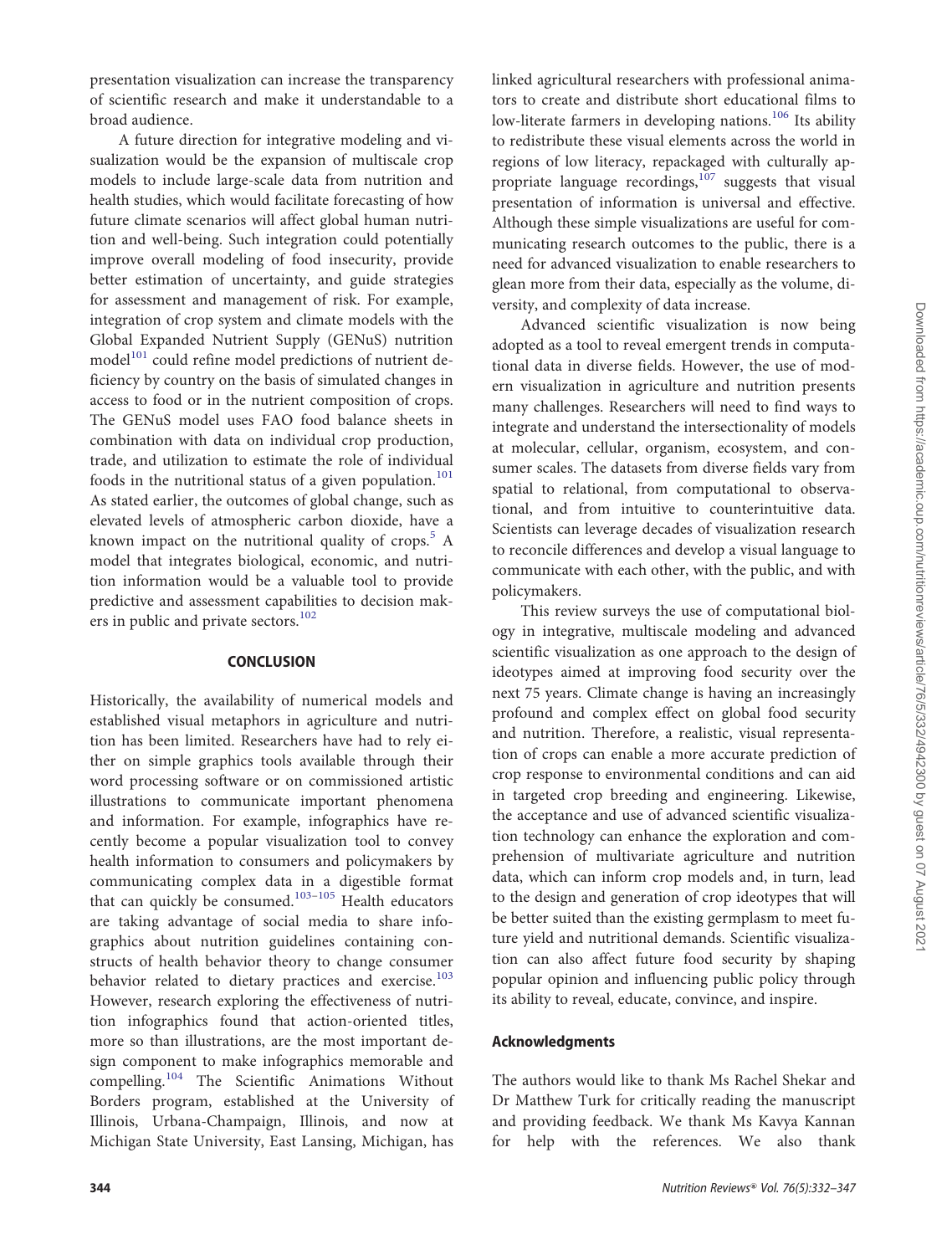Dr Johnathan Lynch and Mr Xiyu Yang for supplying SimRoot images and data.

Author contributions. All the authors participated in the writing and revision of the manuscript. All the authors approved the final manuscript.

Funding/support. This work was supported in part by grant ID 515760 from the Foundation for Food and Agriculture Research; by the Institute for Sustainability, Energy, and Environment (iSEE) at the University of Illinois at Urbana-Champaign; by the National Center for Supercomputing Applications (NCSA) at the University of Illinois at Urbana-Champaign; by a Realizing Increased Photosynthetic Efficiency (RIPE) grant from the Bill and Melinda Gates Foundation; and by a Centrality of Advanced Digitally Enabled Science (CADENS) award ACI-1445176 from the National Science Foundation.

Declaration of interest. The authors have no relevant interests to declare.

## Supporting Information

The following Supporting Information is available through the online version of this article at the publisher's website.

Movie 1 Visualization of an F3 tornado

Movie 2 Soybean growth in ambient carbon dioxide

Movie 3 Sunlight absorbed by soybean plants over the course of a day

Movie 4 Comparative growth of soybean plants in ambient and elevated carbon dioxide

#### REFERENCES

- 1. World Food Programme. What is food security? World Food Programme website. https://www.wfp.org/node/359289. Accessed March 15, 2017.
- 2. International Alliance Against Hunger. *Appendix: Declaration of the World Food Summit: Five Years Later*. http://www.fao.org/docrep/MEETING/005/Y7106E/ Y7106E09.htm. 2002. Accessed 15 March, 2017.
- 3. International Food Policy Research Institute. Food security. International Food Policy Research Institute website. http://www.ifpri.org/topic/food-security. Accessed March 15, 2017.
- 4. Broussard N, Tandon S. USDA food insecurity measures: experience-based versus nutrition-based evidence from India, Bangladesh, and Ethiopia. Research Report No. ERR220. https://www.ers.usda.gov/publications/pub-details/?pubid=81779. Published December 2016. Accessed January 30, 2018.
- 5. Myers SS, Zanobetti A, Kloog I. Increasing  $CO<sub>2</sub>$  threatens human nutrition. Nature. 2014;510:139–142.
- 6. Long SP, Ainsworth EA, Leakey AD, et al. Food for thought: lower-than-expected crop yield stimulation with rising  $CO<sub>2</sub>$  concentrations. Science. 2006;312:1918– 1921.
- 7. Dietterich LH, Zanobetti A, Kloog I, et al. Impacts of elevated atmospheric  $CO<sub>2</sub>$ on nutrient content of important food crops. Sci Data. 2015;2:150036. doi:10.1038/sdata.2015.36
- Taub DR, Miller B, Allen H. Effects of elevated  $CO<sub>2</sub>$  on the protein concentration of food crops: a meta-analysis. Glob Chang Biol. 2007;14:565–575.
- 9. Myers SS, Wessells KR, Kloog I, et al. Effect of increased concentrations of atmospheric carbon dioxide on the global threat of zinc deficiency: a modelling study. Lancet Glob Health. 2015;10:e639–e645.
- 10. Ainsworth EA, Yendrek CR, Skoneczka JA, et al. Accelerating yield potential in soybean: potential targets for biotechnological improvement. Plant Cell Environ. 2012;35:38–52.
- 11. Gray SB, Strellner RS, Puthuval KK, et al. Mini-rhizotron imaging reveals that nodulation of field-grown soybean is enhanced by free-air  $CO<sub>2</sub>$  enrichment only when combined with drought stress. Funct Plant Biol. 2013;40:137–147.
- 12. McGrath JM, Lobell DB. Reduction of transpiration and altered nutrient allocation contribute to nutrient decline of crops grown in elevated  $CO<sub>2</sub>$  concentrations. Plant Cell Environ. 2013;36:697–705.
- 13. Ray DK, Mueller ND, West PC, et al. Yield trends are insufficient to double global crop production by 2050. PLoS One. 2013;8:e66428. doi:10.1371/journal.pone. 0066428
- 14. Ray DK, Ramankutty N, Mueller ND, et al. Recent patterns of crop yield growth and stagnation. Nat Commun. 2012;3:1293. doi:10.1038/ncomms2296
- Challinor AJ, Watson J, Lobell DB, et al. A meta-analysis of crop yield under climate change and adaptation. Nat Clim Change. 2014;4:287–291.
- 16. Bosire CK, Lannerstad M, de Leeuwc J, et al. Urban consumption of meat and milk and its green and blue water footprints—patterns in the 1980s and 2000s for Nairobi, Kenya. Sci Total Environ. 2017;579:786–796.
- 17. Delgado CL. Rising consumption of meat and milk in developing countries has created a new food revolution. J Nutr. 2003;133(11 suppl 2):3907S–33910.
- Gerbens-Leenes PW, Nonhebel S, Krol MS. Food consumption patterns and economic growth. Increasing affluence and the use of natural resources. Appetite. 2010;55:597–608.
- 19. Long SP, Marshall-Colon A, Zhu XG. Meeting the global food demand of the future by engineering crop photosynthesis and yield potential. Cell. 2015;161:56–66.
- 20. Long SP, Ort DR. More than taking the heat: crops and global change. Curr Opin Plant Biol. 2010;13:241–248.
- 21. Zhu XG, Long SP, Ort DR. Improving photosynthetic efficiency for greater yield. Annu Rev Plant Biol. 2010;61:235–261.
- 22. Donald CM. The breeding of crop ideotypes. Euphytica. 1968;17:385. doi:10. 1007/BF00056241
- 23. Rotter RP, Tao F, Hohn J, et al. Use of crop simulation modelling to aid ideotype design of future cereal cultivars. J Exp Bot. 2015;66:3463–3476.
- 24. Drewry DT, Kumar P, Long SP. Simultaneous improvement in productivity, water use, and albedo through crop structural modification. Glob Change Biol. 2014;20:1955–1967.
- 25. Long SP. We need winners in the race to increase photosynthesis in rice, whether from conventional breeding, biotechnology or both. Plant Cell Environ. 2014;37:19–21.
- 26. Zhu XG, Sturler ED, Long SP. Optimizing the distribution of resources between enzymes of carbon metabolism can dramatically increase photosynthetic rate: simulation using an evolutionary algorithm. Plant Physiol. 2007;145:513–526.
- 27. Srinivasan V, Kumar P, Long SP. Decreasing, not increasing, leaf area will raise crop yields under global atmospheric change. Global Change Biol. 2017;23:1626–1635.
- 28. Srinivasan V, Kumar P. Emergent and divergent resilience behavior in catastrophic shift systems. Ecol Model. 2015;298:87–105.
- 29. Bertin N, Martre P, Genard M, et al. Under what circumstances can process-based simulation models link genotype to phenotype for complex traits? Case-study of fruit and grain quality traits. J Exp Botany. 2010;61:955–967.
- 30. Sykuta ME. Big data in agriculture: property rights, privacy and competition in ag data services. Int Food Agribus Manag Rev. 2016;19(special issue A):57–74.
- 31. Met Office. *Food Insecurity and Climate Change Technical Report.* London, UK: Department for Business, Innovation and Skills. November 2015.
- 32. Fournier C, Andrieu B. ADEL-maize: an L-system based model for the integration of growth processes from the organ to the canopy. Application to regulation of morphogenesis by light availability. Agronomie. 1999;19:313–327.
- 33. Fournier C, Andrieu B, Ljutovac S, et al. ADEL-wheat: a 3D architectural model of wheat development. Paper presented at: International Symposium on Plant Growth Simulation, Visualization, and Applications (PMA03); October 13–16, 2003; Beijing, China.
- 34. Drewry DT, Kumar P, Long S, et al. Ecohydrological responses of dense canopies to environmental variability: 2. Role of acclimation under elevated  $CO<sub>2</sub>$ . J Geophys Res. 2010;115. doi:10.1029/2010JG001341
- 35. Drewry DT, Kumar P, Long S, et al. Ecohydrological responses of dense canopies to environmental variability: 1. Interplay between vertical structure and photosynthetic pathway. J Geophys Res. 2010;115:G04042. doi:10.1029/2010JG001341
- 36. Miguez FE, Zhu X, Humphries S, et al. A semimechanistic model predicting the growth and production of the bioenergy crop Miscanthus  $\times$  giganteus: description, parameterization and validation. Global Change Biol Bioenergy. 2009;1:282–296.
- 37. Wang D, Jaiswal D, LeBauer DS, et al. A physiological and biophysical model of coppice willow (*S alix* spp.) production yields for the contiguous USA in current and future climate scenarios. Plant Cell Environ. 2015;38:1850–1865.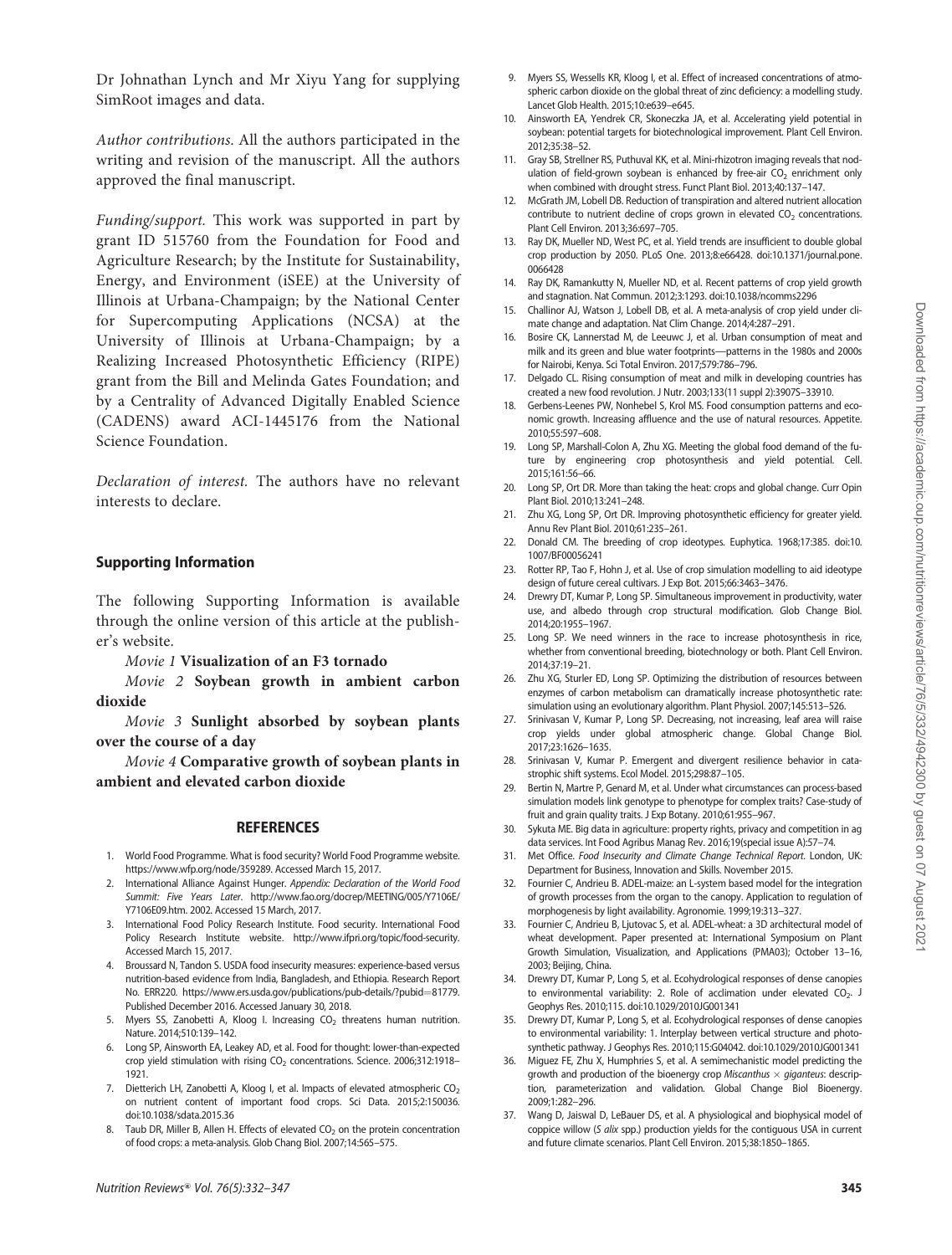- 38. Song Q, Zhang G, Zhu XG. Optimal crop canopy architecture to maximise canopy photosynthetic  $CO<sub>2</sub>$  uptake under elevated  $CO<sub>2</sub>$ —a theoretical study using a mechanistic model of canopy photosynthesis. Funct Plant Biol. 2013;40:109–124.
- 39. Buck-Sorlin G, Hemmerling R, Kniemeyer O, et al. A rule-based model of barley morphogenesis, with special respect to shading and gibberellic acid signal transduction. Ann Bot. 2007;101:1109–1123.
- 40. Barillot R, Escobar-Gutiérrez AJ, Fournier C, et al. Assessing the effects of architectural variations on light partitioning within virtual wheat–pea mixtures. Ann Botany. 2014;114:725–737.
- 41. Lenk F, Sürmann A, Oberthür P, et al. Modeling hairy root tissue growth in in vitro environments using an agent-based, structured growth model. Bioprocess Biosyst Eng. 2014;37:1173–1184.
- 42. Lynch JP, Nielsen KL, Davis RD, et al. SimRoot: modelling and visualization of root systems. Plant Soil. 1997;188:139–151.
- 43. Allen M, Prusinkiewicz P, DeJong T. Using L-systems for modeling source–sink interactions, architecture and physiology of growing trees: the L-PEACH model. New Phytol. 2005;166:869–880.
- 44. Lopez G, Favreau RR, Smith C, et al. Integrating simulation of architectural development and source–sink behaviour of peach trees by incorporating Markov chains and physiological organ function submodels into L-PEACH. Funct Plant Biol. 2008;35:761–771.
- 45. Bronson K, Knezevic I. Big Data in food and agriculture. Big Data Soc. 2016;3:2053951716648174. doi:10.1177/2053951716648174
- 46. National Agricultural Statistics Service. *The Yield Forecasting Program of NASS*. Washington, DC: US Department of Agriculture; 2012. NMB Staff Report SMB 12- 01.
- 47. Global Information and Early Warning System on Food and Agriculture. Earth observation 2016. Food and Agriculture Organization of the United Nations website. http://www.fao.org/giews/earthobservation/asis/index\_1.jsp? lang=en. Accessed January 30, 2018.
- 48. Famine Early Warning Systems Network (FEWS NET). Prolonged drought drives a food security emergency in Somalia and Southeastern Ethiopia. http://www. fews.net/sites/default/files/documents/reports/EA\_Alert\_06\_2017\_final.pdf. Published July 6, 2017. Accessed January 30, 2018.
- Public Broadcasting Service. NOVA: hunt for the supertwister. http://www.pbs. org/wgbh/nova/earth/hunt-for-the-supertwister.html. Arlington, VA: Public Broadcasting Service. Originally aired March 30, 2004.
- 50. Taylor KE, Stouffer RJ, Meehl GA. An overview of CMIP5 and the experiment design. Bull Amer Meteor Soc. 2012;93:485–498.
- 51. Crossa J. From genotype  $\times$  environment interaction to gene  $\times$  environment interaction. Curr Genomics. 2012;13:225–244.
- 52. Constantinescu D, Memmah M, Vercambre G, et al. Model-assisted estimation of the genetic variability in physiological parameters related to tomato fruit growth under contrasted water conditions. Front Plant Sci. 2016;7:1841. doi:10.3389/fpls. 2016.01841
- 53. Perego A, Sanna M, Giussani A. Designing a high-yielding maize ideotype for a changing climate in Lombardy plain (northern Italy). Sci Total Environ. 2014;499:497–509.
- 54. Hejazi MI, Cai X, Yuan X, et al. Incorporating reanalysis-based short-term forecasts from a regional climate model in an irrigation scheduling optimization problem. J Water Resour Plan Manag. 2013:140:699-713.
- 55. Zhu XG, LeBauer DS, Lynch JP, et al. Plants in silico: why, why now and framework-an integrative platform for plant systems biology research. Plant Cell Environ. 2016;39:1049–1057.
- 56. Buck-Sorlin G. Process-based model. In: Dubitzky W, Wolkenhauer O, Yokota H, eds In: Encyclopedia of Systems Biology. New York, NY: Springer-Verlag; 2013.
- 57. Reymond M, Muller B, Leonardi A, et al. Combining quantitative trait loci analysis and an ecophysiological model to analyze the genetic variability of the responses of maize leaf growth to temperature and water deficit. J Plant Physiol. 2003;131:664–675.
- 58. Yin X, Struik PC, van Eeuwijk FA, et al. QTL analysis and QTL-based prediction of flowering phenology in recombinant inbred lines of barley. J Exp Botany. 2005;56:967–976.
- Zhu XG, Wang Y, Ort DR, Long SP. e-Photosynthesis: a comprehensive dynamic mechanistic model of C3 photosynthesis: from light capture to sucrose synthesis. Plant Cell and Environment*.* 2013;36(9 SRC - GoogleScholar):1711-1727.
- 60. Kromdijk J, Leonelli L, Gabilly ST, et al. Improving photosynthesis and crop productivity by accelerating recovery from photoprotection. Science. 2016;354:857–861.
- 61. Zhu XG, Ort DR, Whitmarsh J, et al. The slow reversibility of photosystem II thermal energy dissipation on transfer from high to low light may cause large losses in carbon gain by crop canopies: a theoretical analysis. J Exp Bot. 2004;55:1167–1175.
- 62. Chew Y-H, Seaton DD, Millar AJ. Multi-scale modelling to synergise plant systems biology and crop science. Field Crops Res. 2017;202:77–83.
- 63. Dornbusch T, Wernecke P, Diepenbrock W. Description and visualization of graminaceous plants with an organ-based 3D architectural model, exemplified for spring barley (*Hordeum vulgare* L). Visual Comput. 2007;23:569–581.
- 64. Vos J, Evers JB, Buck-Sorlin GH, et al. Functional–structural plant modelling: a new versatile tool in crop science. J Exp Botany. 2010;61:2101–2115.
- 65. Sievänen R, Godin C, DeJong TM, et al. Functional–structural plant models: a growing paradigm for plant studies. Ann Botany. 2014;114:599–603.
- 66. Donalek C, Djorgovski SG, Cioc A, et al. Immersive and collaborative data visualization using virtual reality platforms. Paper presented at: 2014 IEEE International Conference on Big Data; October 27–30, 2014; Washington, DC.
- 67. Cox DJ. Renaissance teams and scientific visualization: a convergence of art and science, collaboration in computer graphics education. Paper presented at: 15th Annual Conference on Computer Graphics and Interactive Techniques (SIGGRAPH 88) Educator's Workshop; August 1–5, 1988; Atlanta, GA.
- 68. Few S. Data visualization for human perception. In: The Encyclopedia of Human-Computer Interaction, 2nd ed. Aarhus, Denmark: Interaction Design Foundation. 2014; chapter 35.
- Gilbert JK. Visualization: an emergent field of practice and enquiry in science education. In: Gilbert JK, Reiner M, Nakhleh M, eds: Visualization: Theory and Practice in Science Education. Berlin, Germany: Springer Science+Business Media; 2008;3–24.
- 70. Jewett B. A cooler path. NSCA Access Magazine. 2010;23(10):16–19. http://www. ncsa.illinois.edu/news/story/a\_cooler\_path. Accessed January 30, 2018.
- 71. Famine Early Warning Systems Network (FEWS NET). Illustrating the extent and severity of the 2016/17 Horn of Africa drought. http://www.fews.net/sites/default/files/documents/reports/FEWS\_NET\_Horn\_of\_Africa\_June%202017\_ Drought\_Map\_Book.pdf. Published July 13, 2017. Accessed January 30, 2018.
- Schnabel M, Kvan T. Spatial understanding in immersive virtual environments. Int J Archit Comput. 2003;1:435–448.
- 73. Yu KC, Neafus D, Wyatt R, et al. Filmmaking for the fulldome: best practices and guidelines for immersive cinema (part 1). Planetarian. 2016;45:26–39.
- 74. Cruz-Niera C, Sandin DJ, DeFanti TA, et al. The CAVE: audio visual experience automatic virtual environment. Commun ACM. 1992;35:64–72.
- 75. Arsiwalla XD, Zucca R, Betella A, et al. Network dynamics with BrainX<sup>3</sup>: a largescale simulation of the human brain network with real-time interaction. Front Neuroinform. 2015;9:02. doi:10.3389/fninf.2015.00002
- 76. Chen J, Cai H, Auchus AP, et al. Ieee. Effects of stereo and screen size on the legibility of three-dimensional streamtube visualization. IEEE Trans Vis Comput Graph. 2012;18:2130–2139.
- 77. Vazquez-Duchene M, Kraemer P, Saugnier N. SkinExplorer: a new high-tech platform to interact inside the skin by immersive virtual 3D cutaneous environment. Skin Res Technol. 2012;1:e1–e12.
- 78. Zhang S, Demiralp C, Keefe DF, et al. An immersive virtual environment for DT-MRI volume visualization applications: a case study. In: Proceedings from IEEE Visualization 2001—the 12th Annual IEEE Visualization Conference; October 21– 26, 2001; San Diego, CA; 437–440.
- Brooks FP Jr, Pique M. Computer graphics for molecular studies. In: Hermans J, ed. *Molecular Dynamics and Protein Sturcture: Proceedings of a Workshop Held May 13–19, 1984, at the University of North Carolina*. Chapel Hill, NC: University of North Carolina; 1985:109.
- 80. Williams TV, Chapel C. A Man–Machine Interface for Interpreting Electron-Density Maps [dissertation]. Chapel Hill, NC: University of North Carolina; 1982.
- 81. Van Dam A, Forsberg AS, Laidlaw DH, et al. Immersive VR for scientific visualization: a progress report. IEEE Comput Graph Appl. 2000;20:26–52.
- 82. Kwon O, Muelder C, Lee K, et al. A study of layout rendering and interaction methods for immersive graph visualization. IEEE Trans Vis Comput Graph. 2016;22:1802–1815.
- 83. Kuo C-C, Shiau Y-H, Huang C-P, et al. Application of virtual reality in ecological farmland navigating system. Paper presented at: Seventh International Conference on High Performance Computing and Grid in Asia Pacific Region; July 20–22, 2004; Omiya Sonic City (Tokyo area), Japan; 2004:285–288.
- 84. World Food Innovations. The Virtual Reality Breeding tool. World Food Innovations website. https://www.worldfoodinnovations.com/innovation/the-virtual-reality-breeding-tool. Accessed January 30, 2018.
- 85. Dunker AK, Garner E, Guilliot S. Protein disorder and the evolution of molecular recognition: theory, predictions and observations. Paper presented at: Pacific Symposium on Biocomputing '98; January 4–9, 1998; Maui, HI.
- 86. Albrecht K, Hart J, Shaw A, et al. A. Quatemion contact ribbons: tool for visualizing intra-and intermolecular interactions in proteins. Paper presented at: Pacific Symposium on Biocomputing; January 3–5, 1996; Island of Hawaii, HI.
- 87. Prusinkiewicz P, Lindenmayer A. The Algorithmic Beauty of Plants. 1996. Springer-Verlag, New York.
- 88. Prusinkiewicz P. Modeling plant growth and development. Curr Opin Plant Biol. 2004;7:79–83.
- 89. Owens A, Cieslak M, Hart J, et al. Modeling dense inflorescences. ACM Trans Graph. 2016;35:1–14.
- 90. Ruiz-Ramos M, Mínguez MI. ALAMEDA, a structural-functional model for faba bean crops: morphological parameterization and verification. Ann Bot. 2006;97:377–388.
- Lewis P, Saich P, Disney M, et al. Calibration of an L-system model of winter wheat for remote sensing modelling and inversion. Paper presented at: 4th